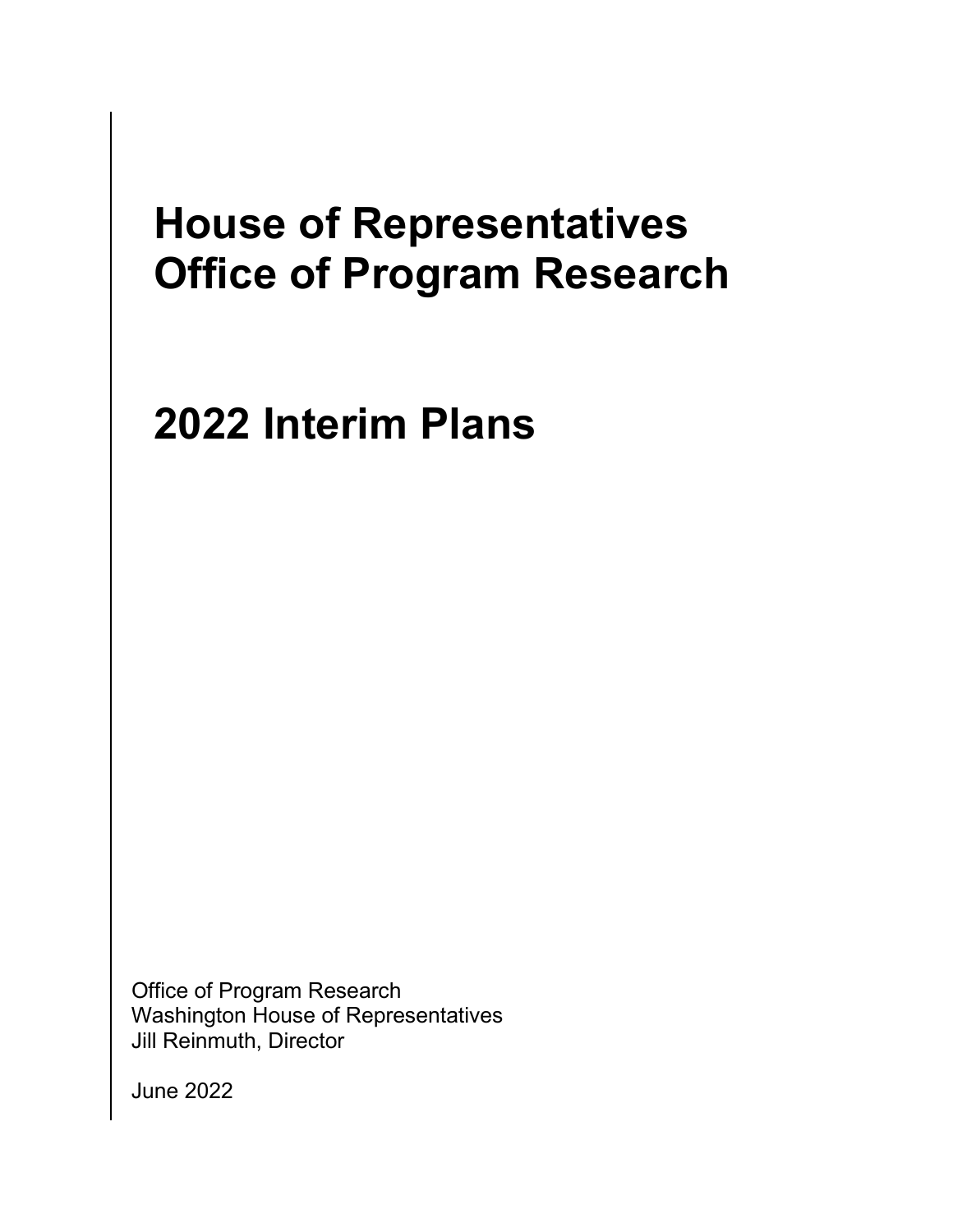# **APPROPRIATIONS COMMITTEE SCHEDULE**

| <b>DATE</b>                       | <b>LOCATION</b> | <b>TYPE</b>         | <b>SUBJECTS</b>                                                                                                                                                                                                                | <b>COMMITTEE</b>      |
|-----------------------------------|-----------------|---------------------|--------------------------------------------------------------------------------------------------------------------------------------------------------------------------------------------------------------------------------|-----------------------|
| October 6 (AM)                    | TBD             | <b>Work Session</b> | - Update on Funding for Housing and<br>Homelessness Programs and Utility<br>Assistance<br>- Update on Funding for Business Assistance<br>- Update on Funding for Food Assistance                                               | <b>Full Committee</b> |
|                                   |                 |                     | Programs                                                                                                                                                                                                                       |                       |
| December<br>Committee<br>Assembly | Olympia         | <b>Work Session</b> | - Update on Funding for Refugee and<br>Immigrant Assistance and Resettlement,<br>Including for Refugees from Afghanistan<br>and Ukraine<br>- Update on Funding for Digital Equity<br>Programs<br>- 2023 Session Budget Preview | <b>Full Committee</b> |

http://leg.wa.gov/legislature/pages/calendar.aspx To view specific meeting dates and times, please visit:

https://public.govdelivery.com/accounts/WALEG/subscriber/new? To sign up for e‐mail notifications, including updates to meeting dates and times, please visit: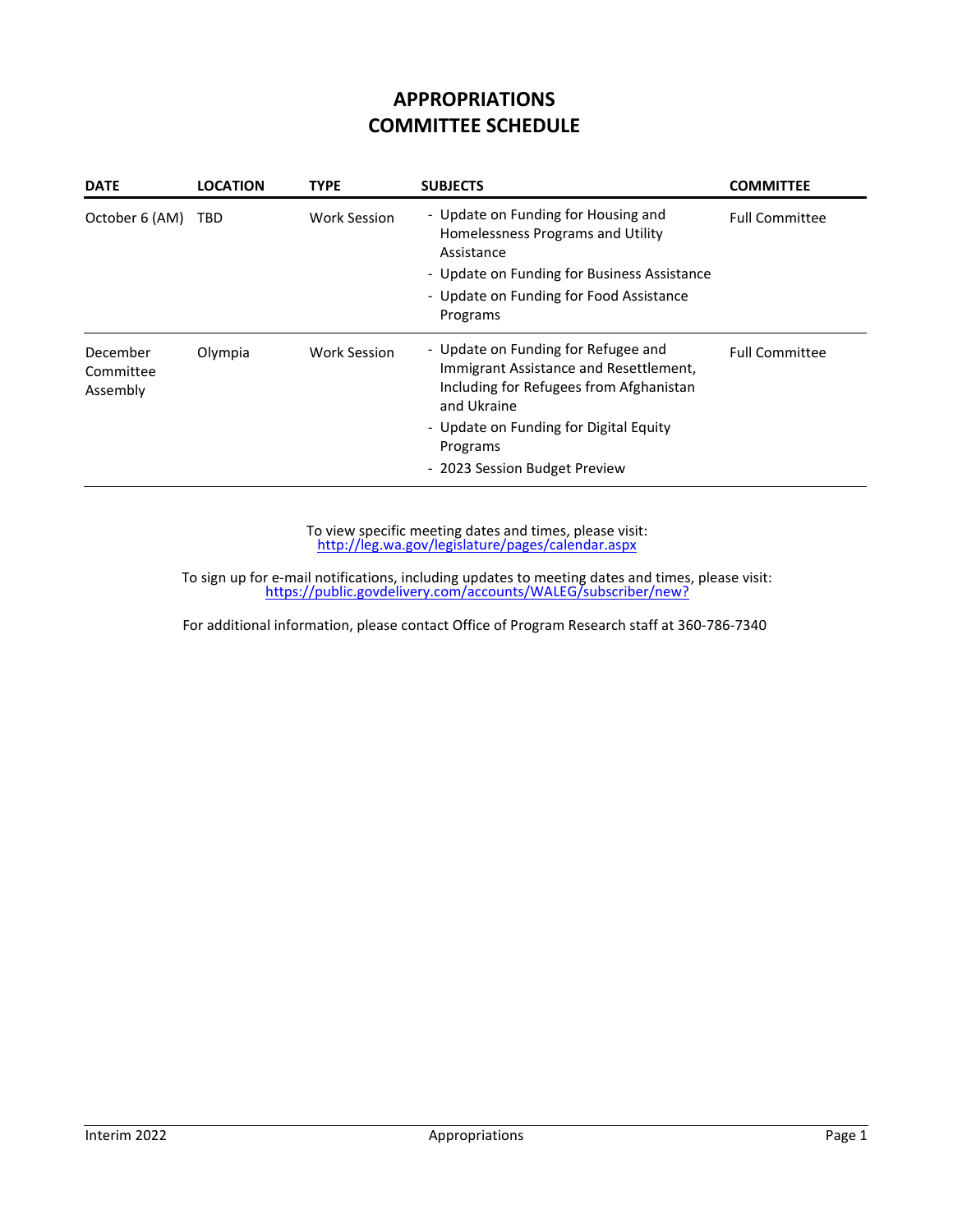# **APPROPRIATIONS COMMITTEE WORKPLAN**

# **Update on Funding for Housing and Homelessness Programs and Utility Assistance**

The state's operating budget includes appropriations related to addressing housing issues and homelessness in Washington, including responding to COVID‐19. The Appropriations Committee (Committee) will receive an update on how additional funding in the 2021‐23 biennial and 2022 supplemental operating budgets for housing and homelessness programs and services, as well as utility assistance, is being implemented. (One work session)

## **Update on Funding for Business Assistance**

COVID‐19 and responses to the virus affected businesses and organizations in a variety of ways. The Committee will receive an update on how additional funding (primarily federal) in the 2021‐23 biennial and 2022 supplemental operating budgets for business assistance is being implemented. (One work session)

## **Update on Funding for Food Assistance Programs**

The state's operating budget includes appropriations related to food and food assistance programs, including to help address COVID‐19 and its many impacts. The Committee will receive an update on how additional funding in the 2021-23 biennial and 2022 supplemental operating budgets for food assistance programs is being implemented. (One work session)

# **Update on Funding for Refugee and Immigrant Assistance and Resettlement, Including for Refugees from Afghanistan and Ukraine**

The state's operating budget includes appropriations related to refugee and immigration programs and services. The Committee will receive an update on how additional funding in the 2021‐23 biennial and 2022 supplemental operating budgets for programs and services assisting refugees and immigrants, including those from Afghanistan and Ukraine, is being implemented. (One work session)

# **Update on Funding for Digital Equity Programs**

The state's operating budget includes appropriations related to encouraging and facilitating the availablity of high speed and reliable digital services throughout Washington. COVID‐19 and responses to the virus affected people and organizations in a variety of ways, including working and going to school virtually from home, and businesses and organizations operating remotely. Different areas of the state and different populations, such as low-income persons, may have less access to reliable, high-speed digital services. The Committee will receive an update on how additional funding in the 2021‐23 biennial and 2022 supplemental operating budgets for digital equity programs and services is being implemented. (One work session)

# **2023 Session Budget Preview**

The Committee will receive an update on the budget outlook after the September and November revenue forecasts and estimated maintenance level changes. The Committee will also receive a preview of budget related items that may come before the Legislature in the 2023 session. (One work session)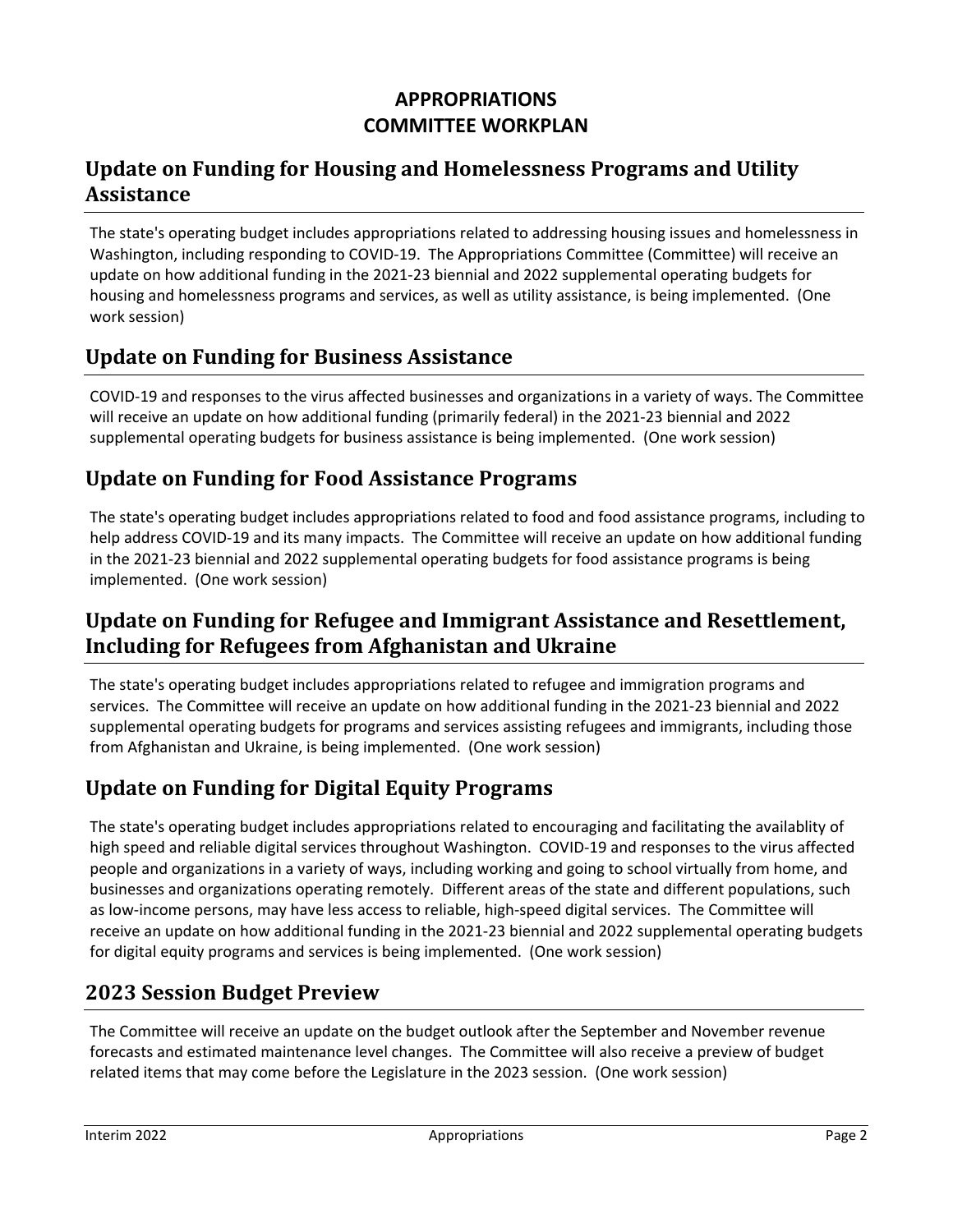# **CAPITAL BUDGET COMMITTEE SCHEDULE**

| <b>DATE</b>                       | <b>LOCATION</b> | <b>TYPE</b>         | <b>SUBJECTS</b>                               | <b>COMMITTEE</b>                                        |
|-----------------------------------|-----------------|---------------------|-----------------------------------------------|---------------------------------------------------------|
| November                          | TBD             | <b>Work Session</b> | - Broadband<br>- Behavioral Health Facilities | <b>Full Committee</b>                                   |
| December<br>Committee<br>Assembly | Olympia         | <b>Work Session</b> | - School Construction                         | Full Committee,<br>Joint with<br>Education<br>Committee |

http://leg.wa.gov/legislature/pages/calendar.aspx To view specific meeting dates and times, please visit:

https://public.govdelivery.com/accounts/WALEG/subscriber/new? To sign up for e‐mail notifications, including updates to meeting dates and times, please visit: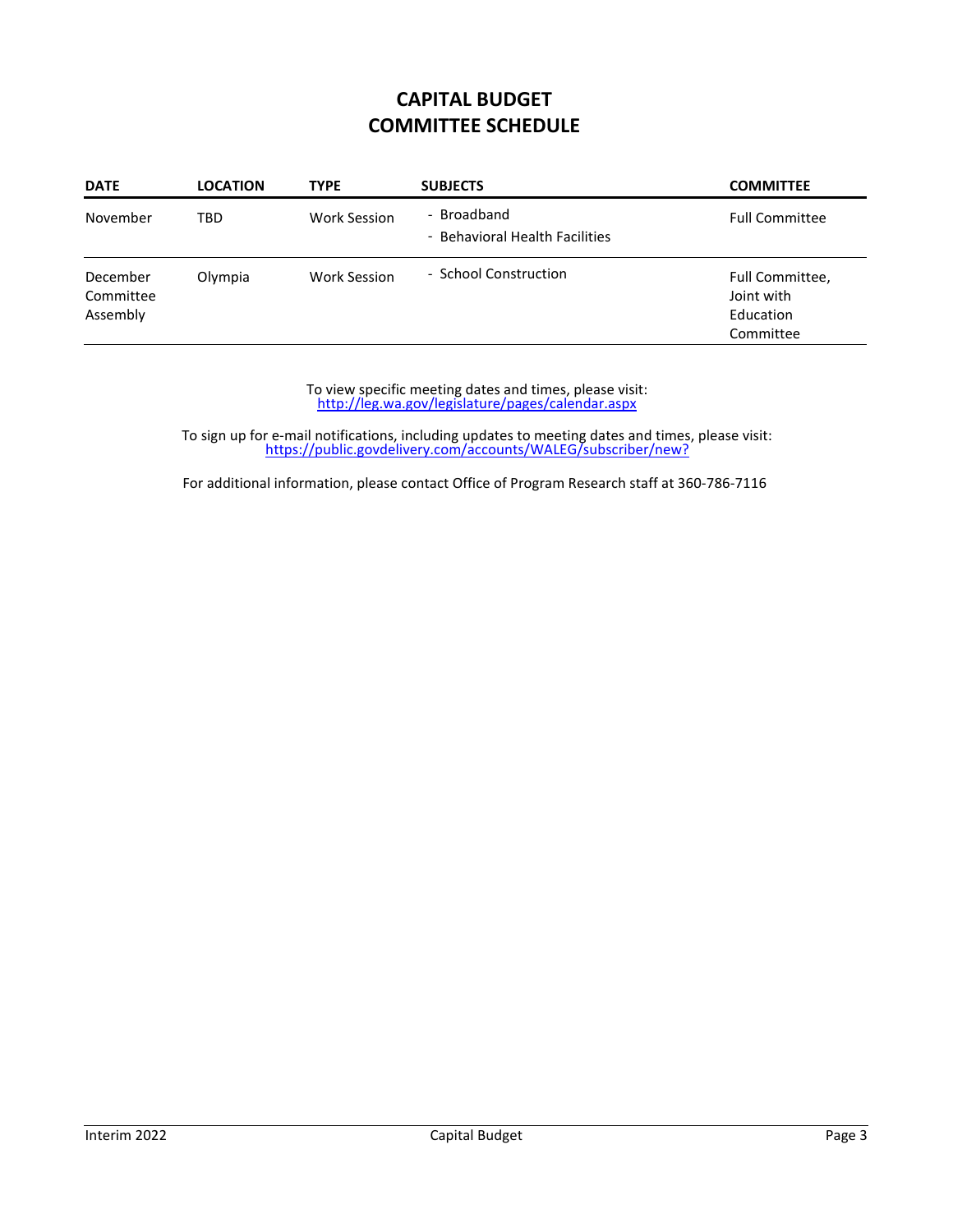# **CAPITAL BUDGET COMMITTEE WORKPLAN**

# **Broadband**

The Capital Budget Committee (Committee) will receive a briefing from the Department of Commerce about broadband infrastructure grants that were funded in the 2021‐23 and 2022 Supplemental Capital Budgets. The briefing will include a status update on how much of the grant funding has been awarded, the projects funded, and the plan for any remaining funding. (One work session)

#### **Behavioral Health Facilities**

The Committee will receive an update from the Department of Social and Health Services and the University of Washington on the design and construction of behavioral health facilities. The Department of Commerce will provide information on the demand, location, and project phases for the different types of behavioral facilities funded through the capital budget. (One work session)

#### **School Construction**

The Committee and the Education Committee will consider issues related to school construction funding, including current practices, considerations related to facility design, and the development of guiding principles for revised funding and financing proposals. The committees will hold a joint work session in December. (One work session)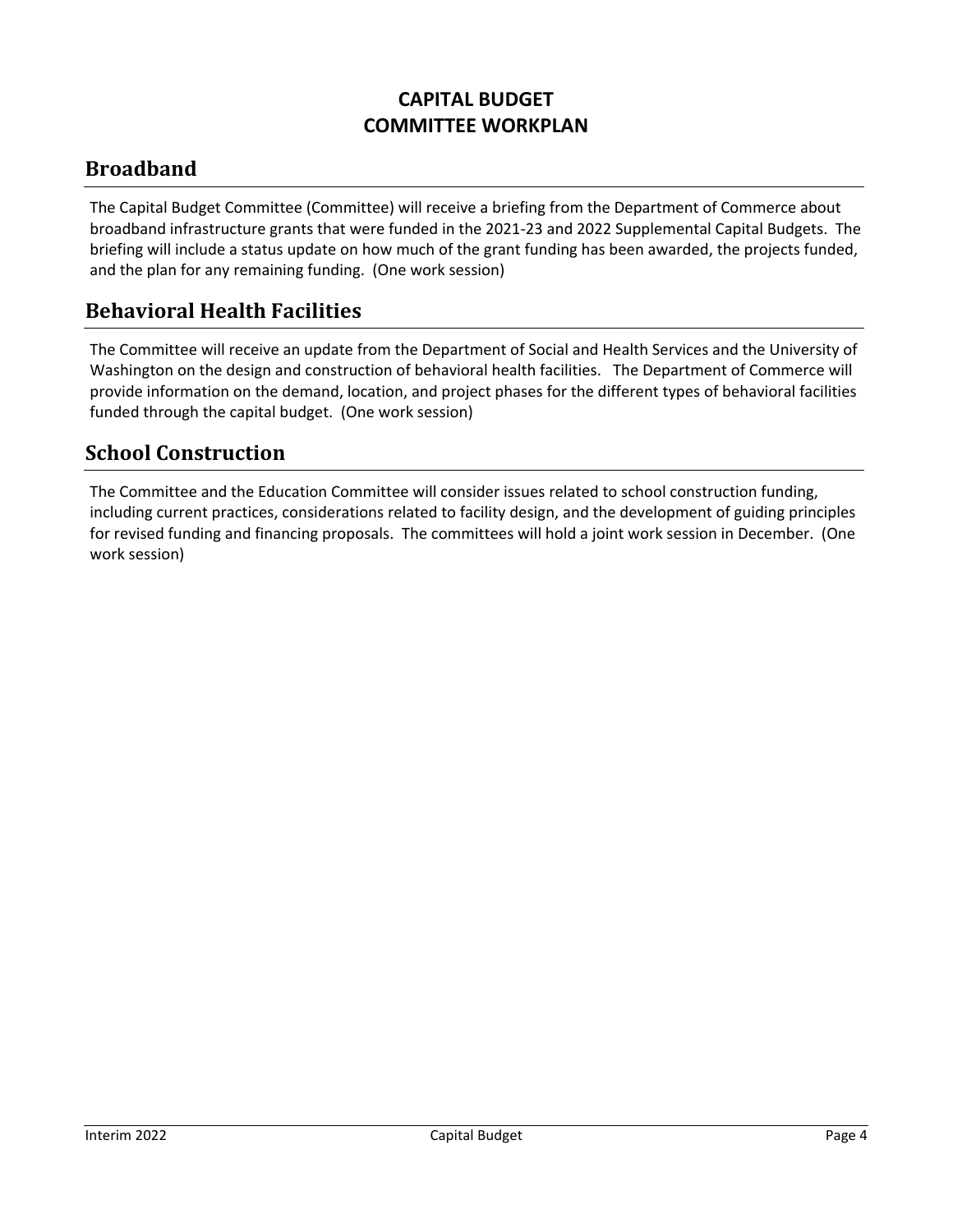#### **CHILDREN, YOUTH & FAMILIES COMMITTEE SCHEDULE**

| <b>DATE</b>                       | <b>LOCATION</b> | <b>TYPE</b>         | <b>SUBJECTS</b>                                                                     | <b>COMMITTEE</b>      |
|-----------------------------------|-----------------|---------------------|-------------------------------------------------------------------------------------|-----------------------|
| October                           | TBD             | Work Session        | - Child Care and Prekindergarten for Children<br>with Disabilities                  | <b>Full Committee</b> |
| December<br>Committee<br>Assembly | Olympia         | Work Session        | - Juvenile Record Sealing                                                           | <b>Full Committee</b> |
| December                          | TBD             | <b>Work Session</b> | - Early Learning Workforce Including<br><b>Community Pathways and Equivalencies</b> | <b>Full Committee</b> |

http://leg.wa.gov/legislature/pages/calendar.aspx To view specific meeting dates and times, please visit:

https://public.govdelivery.com/accounts/WALEG/subscriber/new? To sign up for e‐mail notifications, including updates to meeting dates and times, please visit: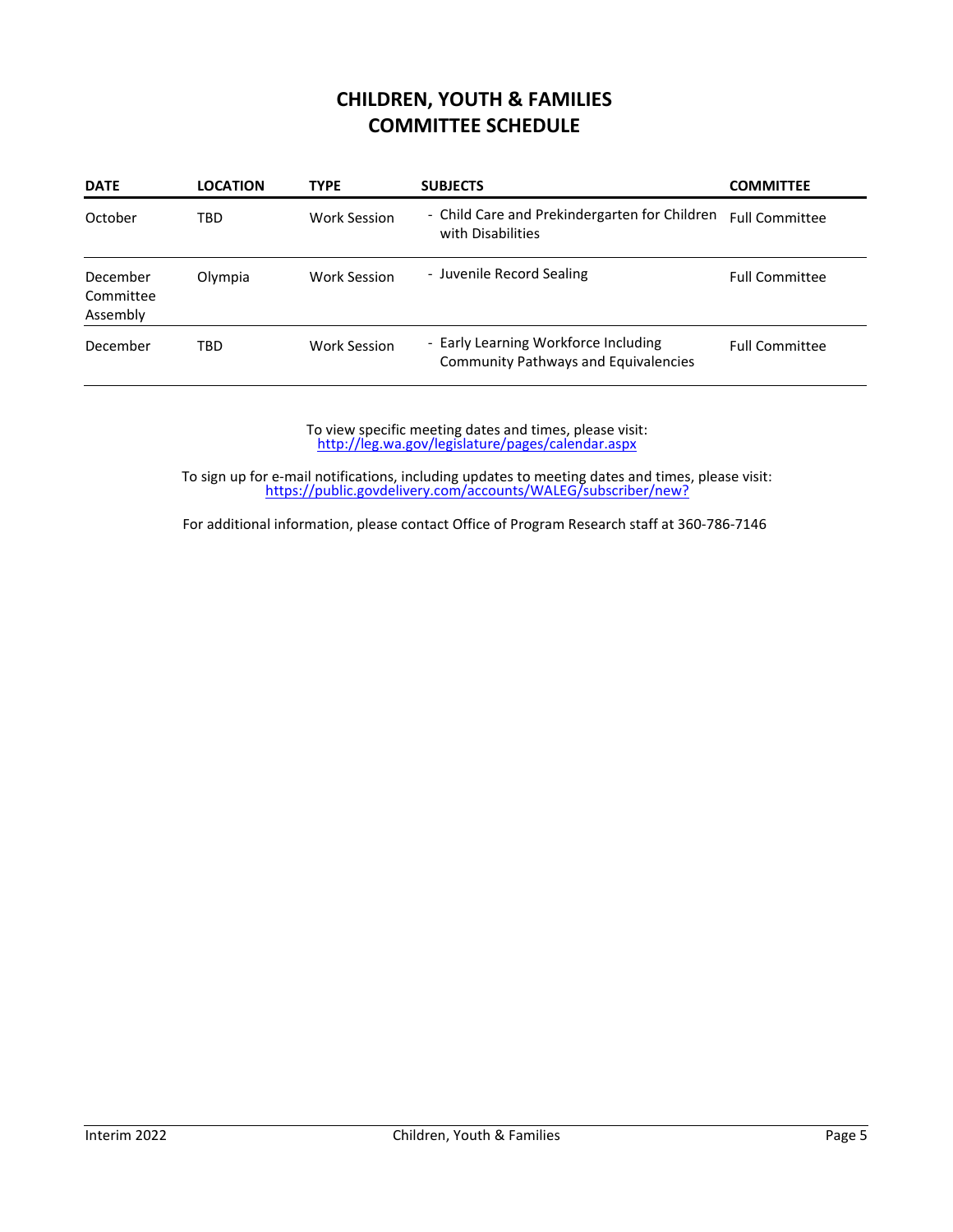# **CHILDREN, YOUTH & FAMILIES COMMITTEE WORKPLAN**

# **Child Care and Prekindergarten for Children with Disabilities**

The Children, Youth and Families Committee (Committee) will discuss and review: (1) the developmental prekindergarten programs offered by school districts, including the funding sources used for those programs; and (2) the Working Connections Child Care special needs rate. (One work session)

#### **Juvenile Record Sealing**

The Committee will discuss and review the current juvenile record sealing process and consider proposals to modify that process. (One work session)

#### **Early Learning Workforce Including Community Pathways and Equivalencies**

The Committee will discuss and review early learning workforce issues including options for providers to meet staff qualification requirements through community‐based training, experience‐based competency, and alternative credentials. (One work session)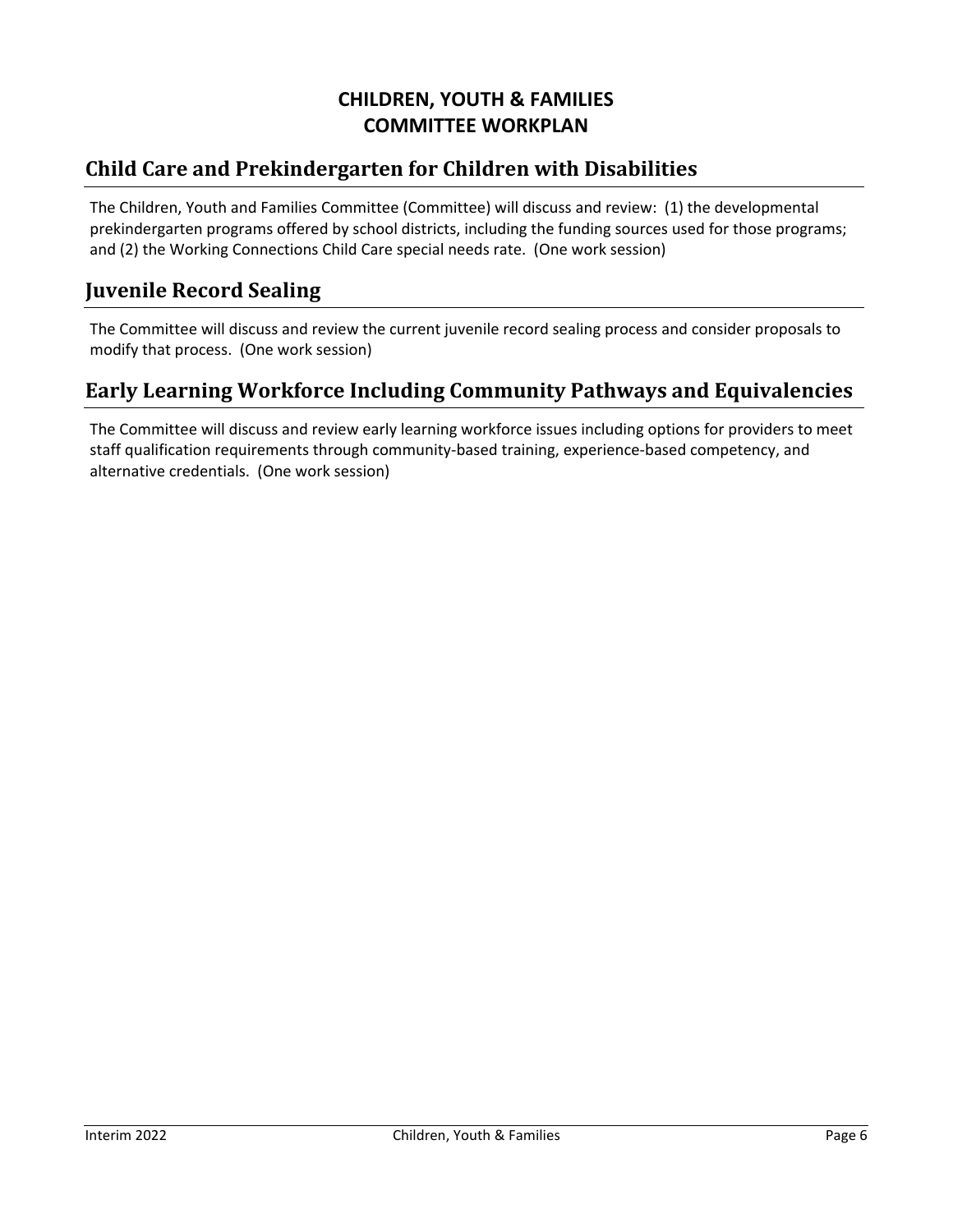# **CIVIL RIGHTS & JUDICIARY COMMITTEE SCHEDULE**

| <b>DATE</b>                       | <b>LOCATION</b> | <b>TYPE</b>  | <b>SUBJECTS</b>                                   | <b>COMMITTEE</b>      |
|-----------------------------------|-----------------|--------------|---------------------------------------------------|-----------------------|
| December<br>Committee<br>Assembly | Olympia         | Work Session | - Centralized Firearms Background Check<br>System | <b>Full Committee</b> |

http://leg.wa.gov/legislature/pages/calendar.aspx To view specific meeting dates and times, please visit:

https://public.govdelivery.com/accounts/WALEG/subscriber/new? To sign up for e‐mail notifications, including updates to meeting dates and times, please visit: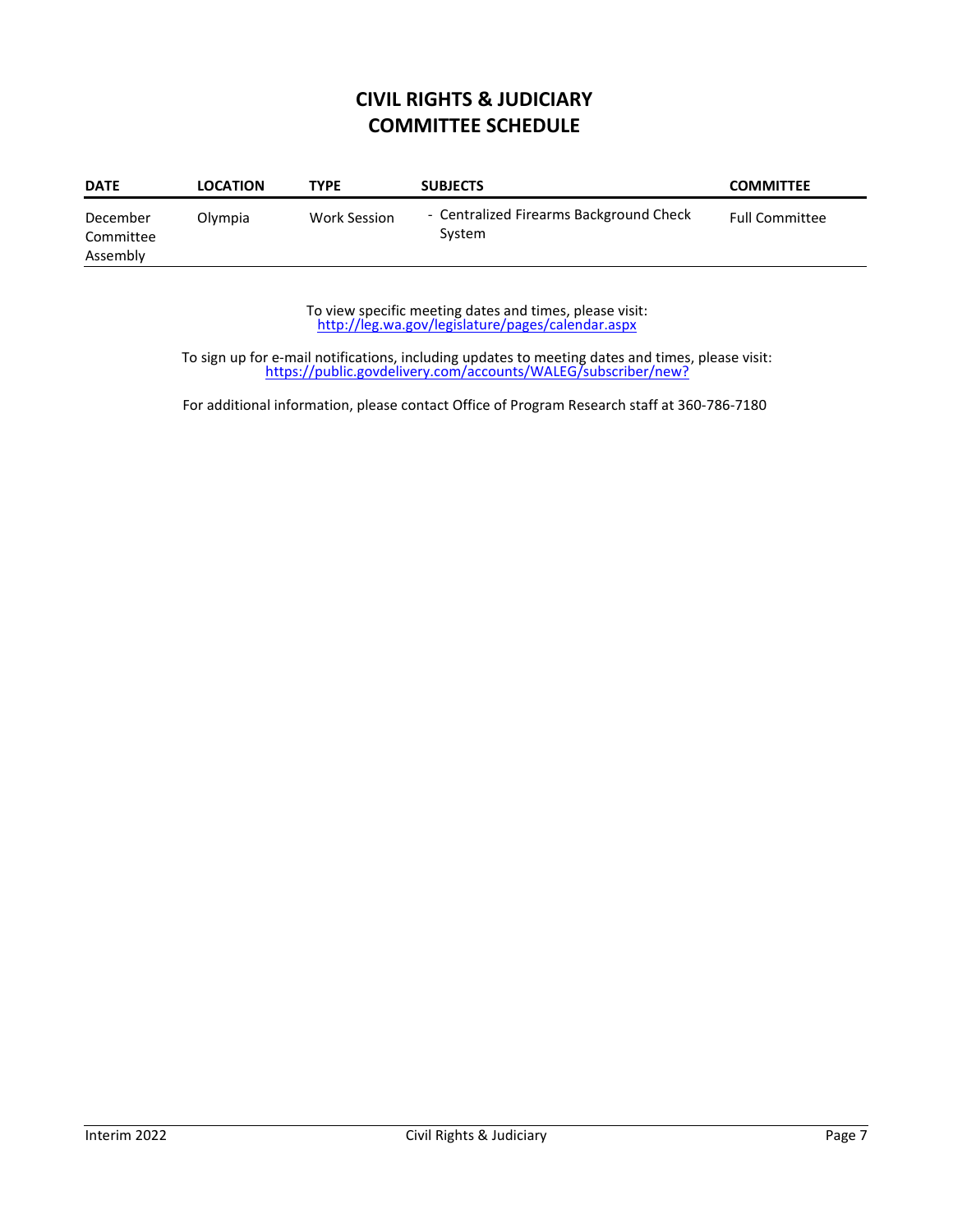# **CIVIL RIGHTS & JUDICIARY COMMITTEE WORKPLAN**

# **Centralized Firearms Background Check System**

Legislation enacted in 2020 required the Washington State Patrol (WSP) to establish and operate a centralized firearms background check system and also created a Washington Background Check Advisory Board (Advisory Board) to oversee the WSP's Firearms Background Check Unit and the operation of the firearms background check system. The Committee will receive a report from the WSP on the implementation plan and progress in establishing the centralized firearms background check system. (One work session)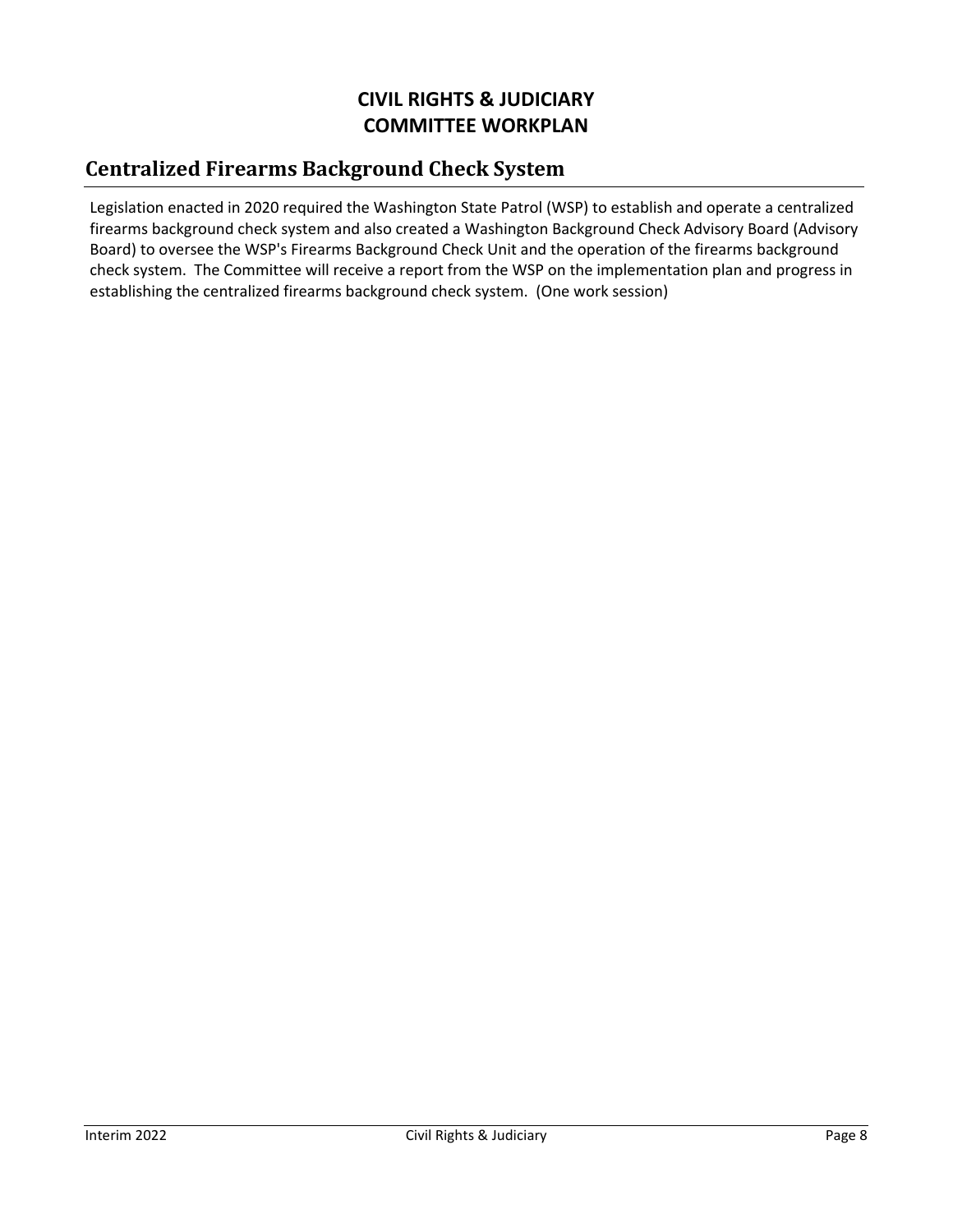#### **COLLEGE & WORKFORCE DEVELOPMENT COMMITTEE SCHEDULE**

| <b>DATE</b>                       | <b>LOCATION</b> | TYPE                | <b>SUBJECTS</b>                                              | <b>COMMITTEE</b>      |
|-----------------------------------|-----------------|---------------------|--------------------------------------------------------------|-----------------------|
| December<br>Committee<br>Assembly | Olympia         | <b>Work Session</b> | - Institutional Administrative and Financial<br>Transparency | <b>Full Committee</b> |

http://leg.wa.gov/legislature/pages/calendar.aspx To view specific meeting dates and times, please visit:

https://public.govdelivery.com/accounts/WALEG/subscriber/new? To sign up for e‐mail notifications, including updates to meeting dates and times, please visit: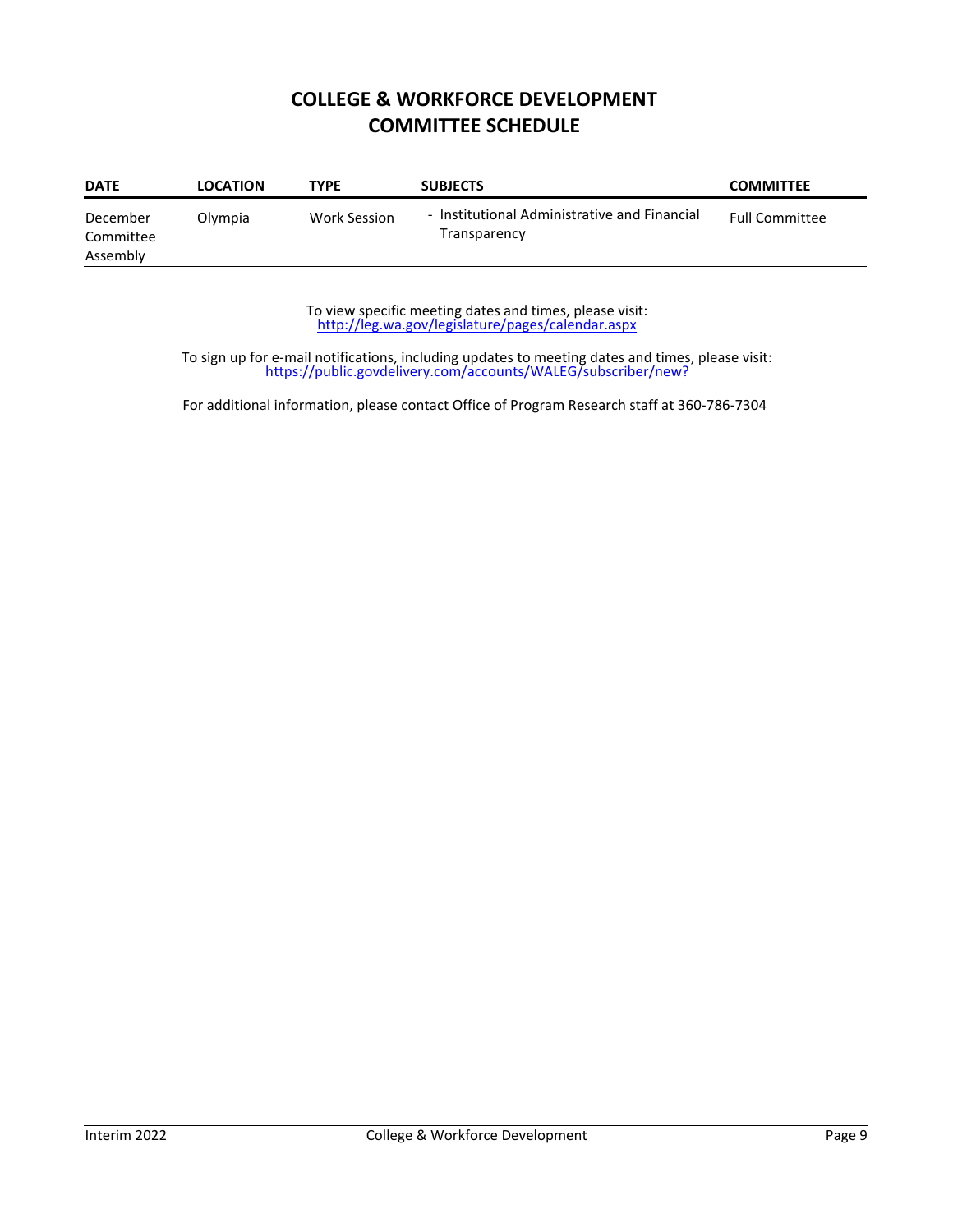# **COLLEGE & WORKFORCE DEVELOPMENT COMMITTEE WORKPLAN**

# **Institutional Administrative and Financial Transparency**

The Committee intends to review the history of Washington's higher education employment and financial accounting structures to better understand the current landscape. This will involve reviewing the sources of funding that higher education institutions receive, the state's governance over those sources, and the reporting of and internal processes that higher education institutions use. It will also include reviewing the employee classification systems, including categories and definitions of positions across institutions, to better analyze staffing levels at different institutions. (One work session)

#### **RELATED INTERIM COMMITTEES**

1. Joint Higher Education Committee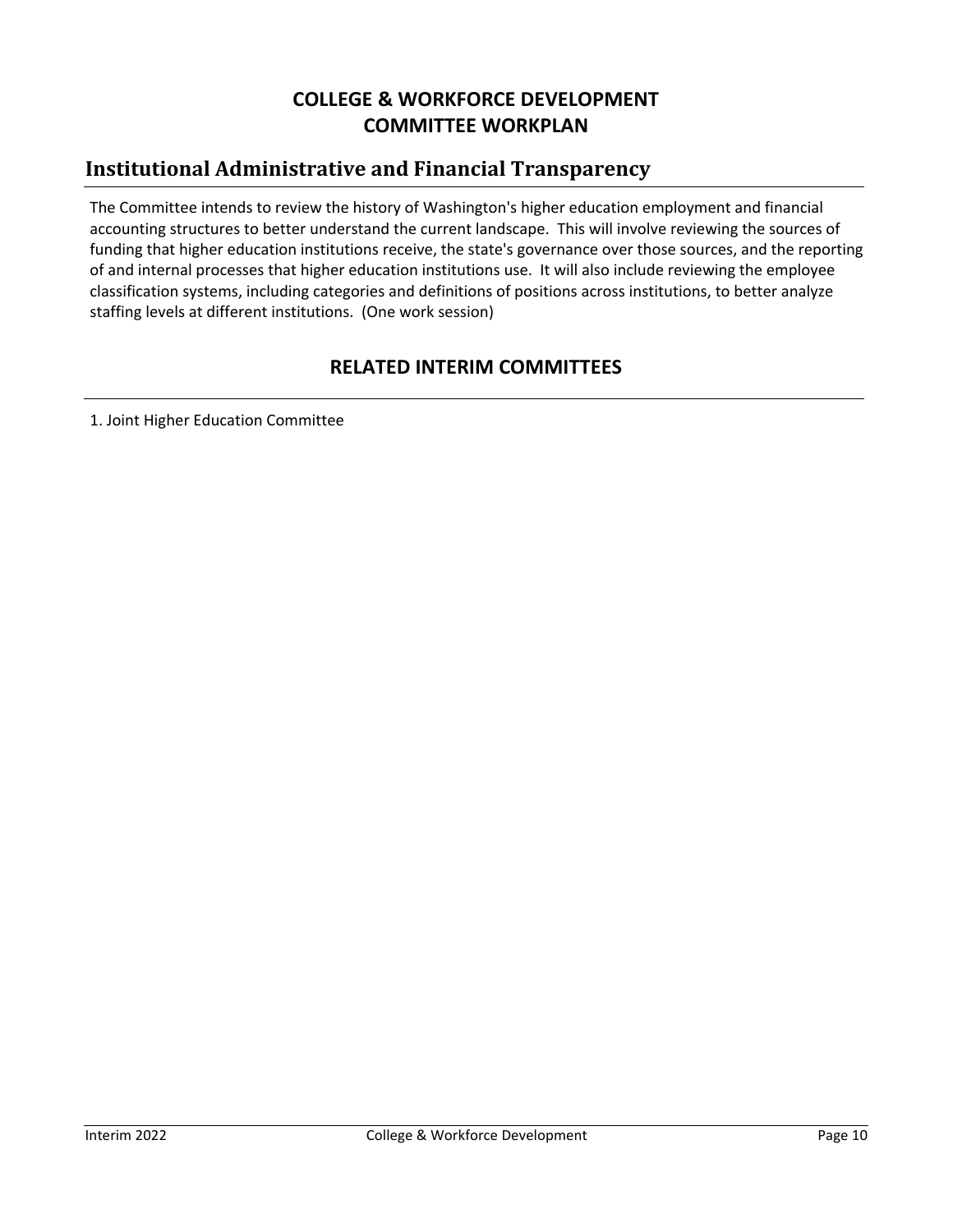# **COMMERCE & GAMING COMMITTEE SCHEDULE**

| <b>DATE</b>                       | <b>LOCATION</b> | <b>TYPE</b>         | <b>SUBJECTS</b>                            | <b>COMMITTEE</b>      |
|-----------------------------------|-----------------|---------------------|--------------------------------------------|-----------------------|
| November                          | TBD             | <b>Work Session</b> | - Task Force Updates<br>- Problem Gambling | <b>Full Committee</b> |
| December<br>Committee<br>Assembly | Olympia         | <b>Work Session</b> | - Cannabinoid Products                     | <b>Full Committee</b> |

http://leg.wa.gov/legislature/pages/calendar.aspx To view specific meeting dates and times, please visit:

https://public.govdelivery.com/accounts/WALEG/subscriber/new? To sign up for e‐mail notifications, including updates to meeting dates and times, please visit: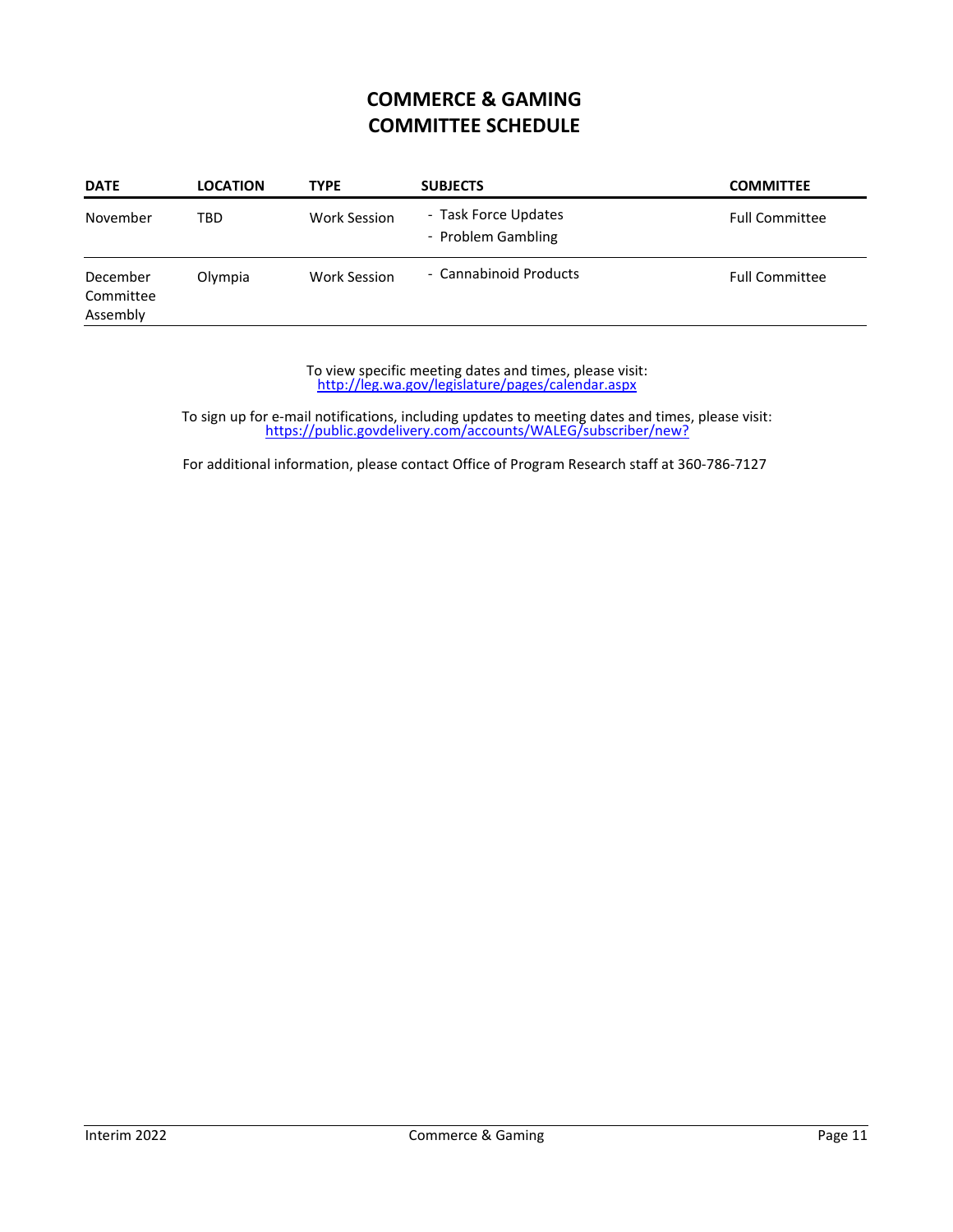# **COMMERCE & GAMING COMMITTEE WORKPLAN**

#### **Task Force Updates**

The Commerce and Gaming Committee (Committee) will receive updates from the Social Equity in Cannabis Task Force and the Joint Legislative Task Force on Problem Gambling. (One work session)

#### **Problem Gambling**

The Committee will receive an update from the Health Care Authority on the Washington State Problem Gambling Program and learn from the Washington Indian Gaming Association about education, awareness, and treatment program services provided under tribal governments' responsible gambling programs. (One work session)

#### **Cannabinoid Products**

The Committee will receive an update from the Washington State Liquor and Cannabis Board on regulatory and enforcement activities related to cannabinoid products, including products containing delta‐8 tetrahydrocannabinol or other cannabinoids that are synthetically derived from hemp. (One work session)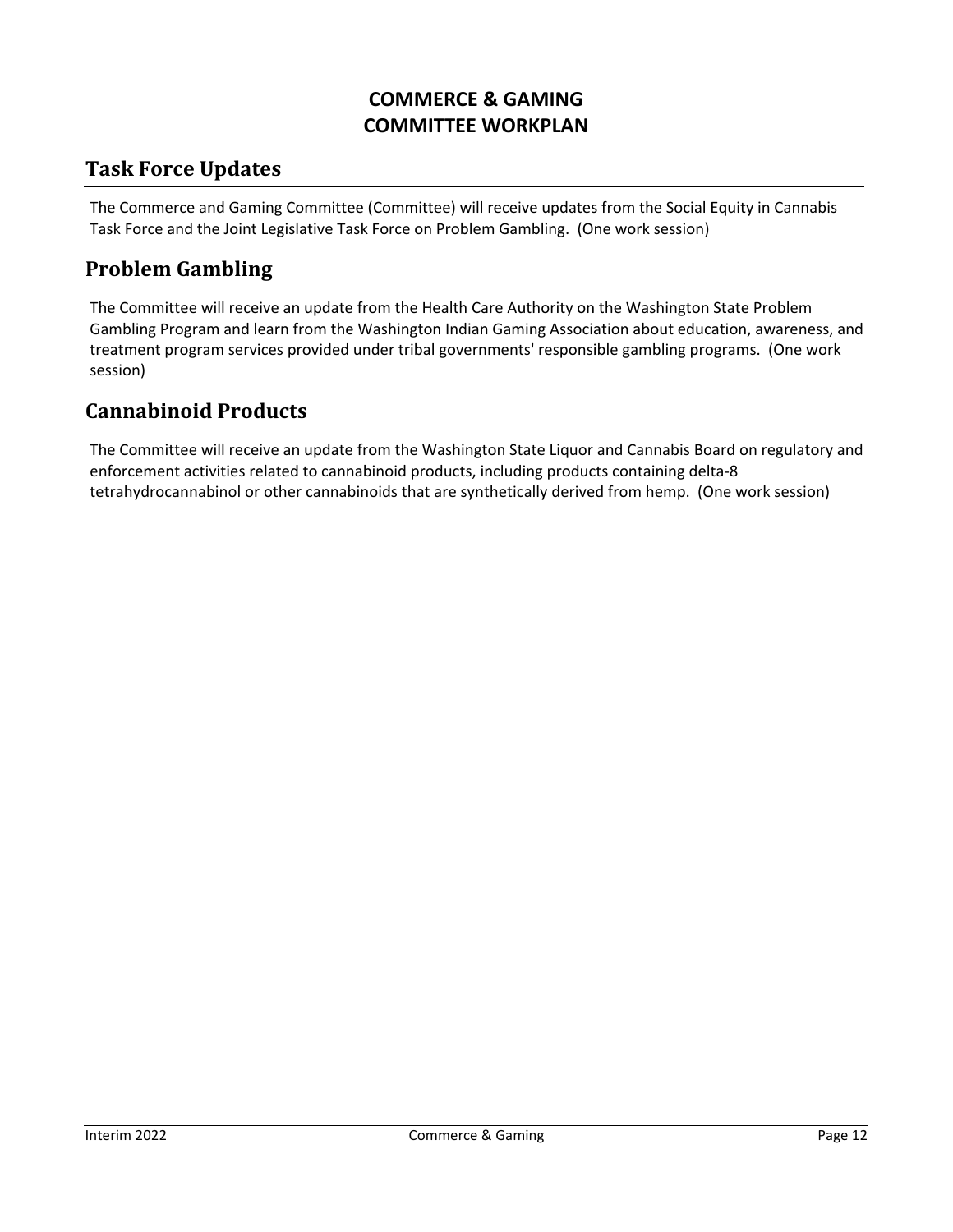# **COMMUNITY & ECONOMIC DEVELOPMENT COMMITTEE SCHEDULE**

| <b>DATE</b>                       | <b>LOCATION</b> | <b>TYPE</b>  | <b>SUBJECTS</b>                                                                 | <b>COMMITTEE</b>      |
|-----------------------------------|-----------------|--------------|---------------------------------------------------------------------------------|-----------------------|
| December<br>Committee<br>Assembly | Olympia         | Work Session | - Small Business Assistance<br>- Outdoor Recreation and Economic<br>Development | <b>Full Committee</b> |

http://leg.wa.gov/legislature/pages/calendar.aspx To view specific meeting dates and times, please visit:

https://public.govdelivery.com/accounts/WALEG/subscriber/new? To sign up for e‐mail notifications, including updates to meeting dates and times, please visit: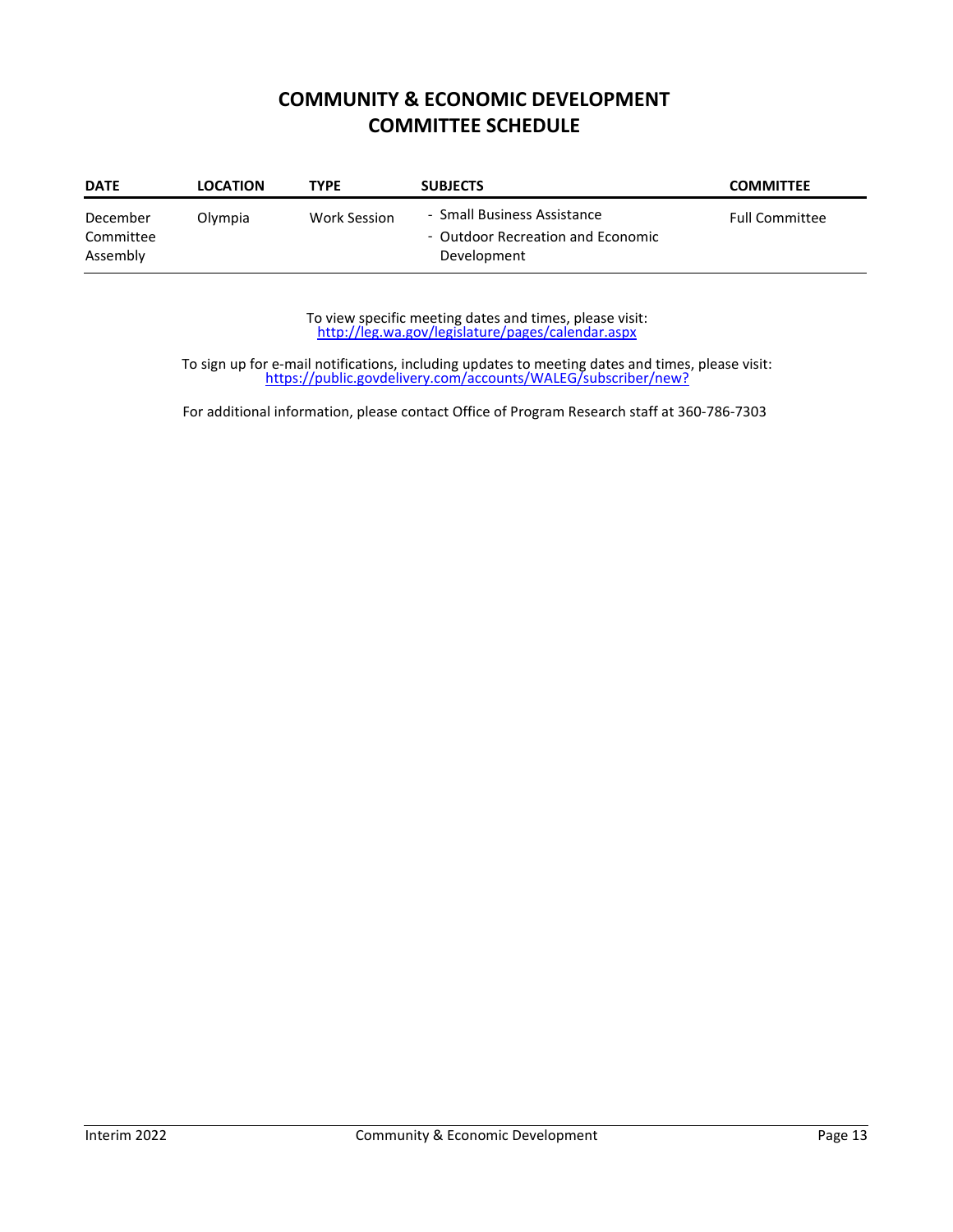# **COMMUNITY & ECONOMIC DEVELOPMENT COMMITTEE WORKPLAN**

#### **Small Business Assistance**

The Committee will receive updates on the status of small business assistance programs in Washington, including current challenges and opportunities relating to private sector partnerships, start‐up assistance, and main street programs. (One work session)

#### **Outdoor Recreation and Economic Development**

The Committee will engage with stakeholders to examine the state of outdoor recreation and related tourism in Washington, review impacts to economic development, and discuss options for supporting the growth of the outdoor recreation economy across the state. (One work session)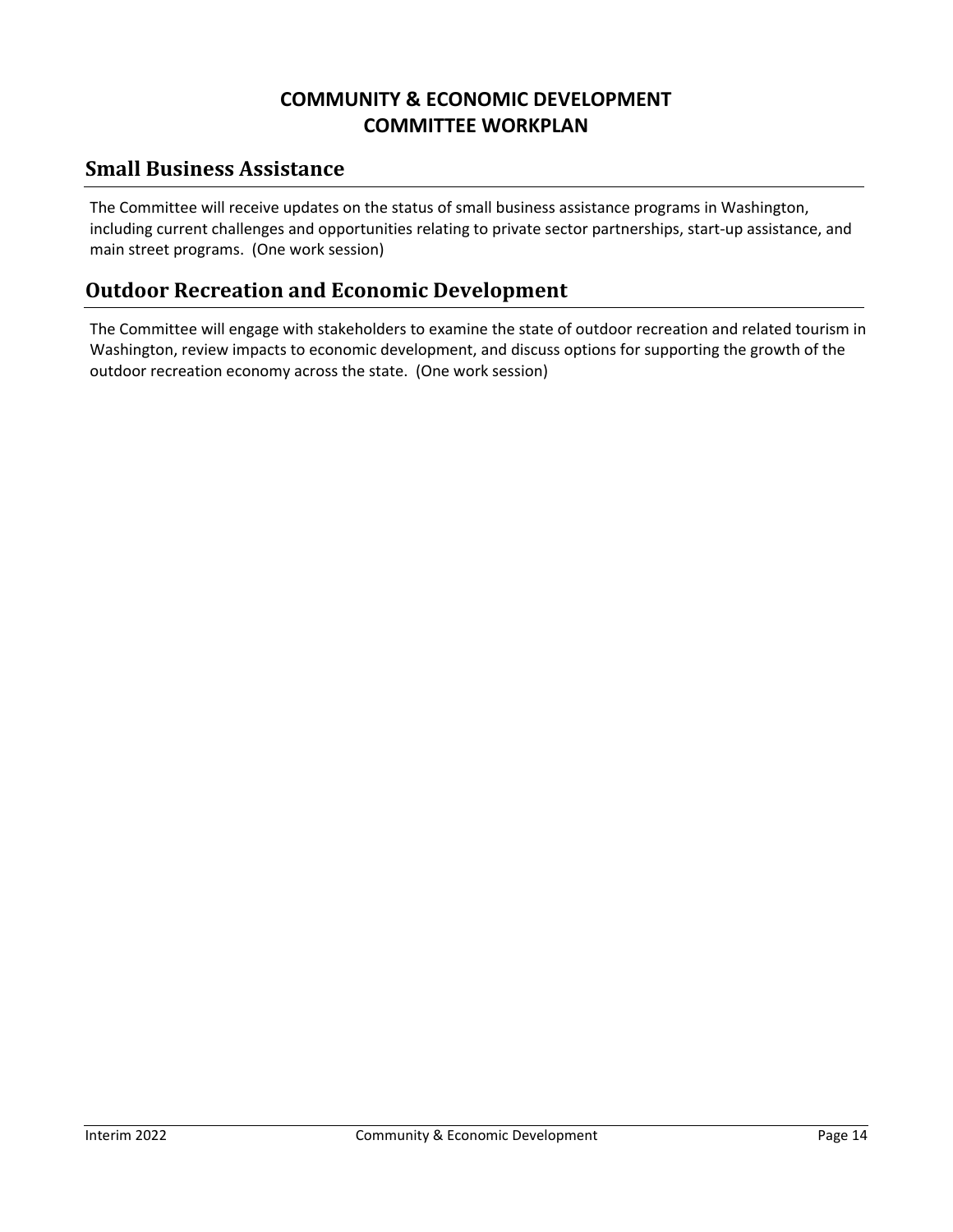# **CONSUMER PROTECTION & BUSINESS COMMITTEE SCHEDULE**

| <b>DATE</b>                       | <b>LOCATION</b> | <b>TYPE</b>  | <b>SUBJECTS</b>                                                                                                                                  | <b>COMMITTEE</b>      |
|-----------------------------------|-----------------|--------------|--------------------------------------------------------------------------------------------------------------------------------------------------|-----------------------|
| December<br>Committee<br>Assembly | Olympia         | Work Session | - Emerging Topics in Consumer Protection<br>and Business and Updates From Agencies<br>on Enacted Legislation and Ongoing Policy<br><b>Issues</b> | <b>Full Committee</b> |

http://leg.wa.gov/legislature/pages/calendar.aspx To view specific meeting dates and times, please visit:

https://public.govdelivery.com/accounts/WALEG/subscriber/new? To sign up for e‐mail notifications, including updates to meeting dates and times, please visit: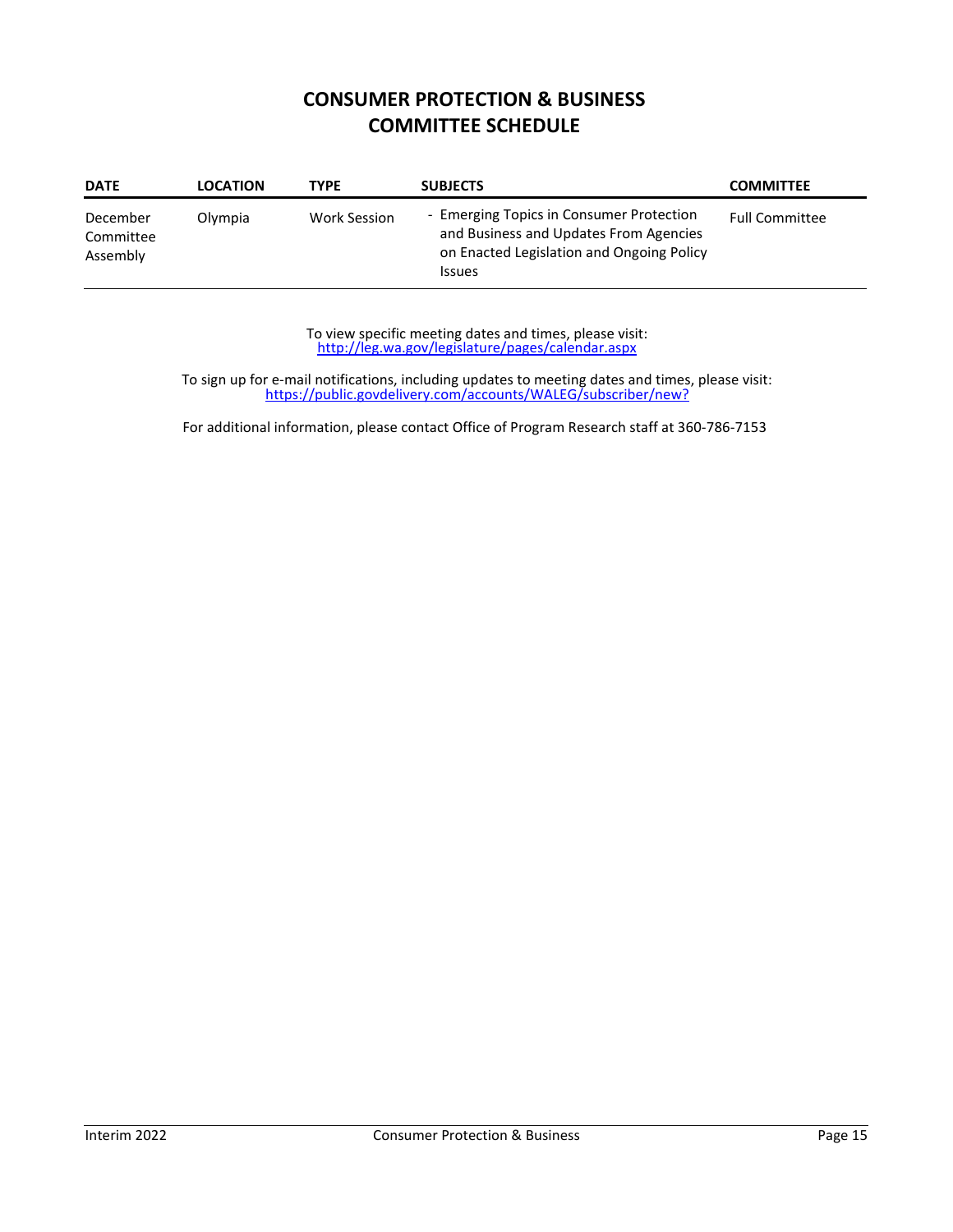## **CONSUMER PROTECTION & BUSINESS COMMITTEE WORKPLAN**

# **Emerging Topics in Consumer Protection and Business and Updates From Agencies on Enacted Legislation and Ongoing Policy Issues**

The Consumer Protection and Business Committee will examine policy considerations related to emerging topics in consumer protection and business, and legislation it considered during the 2021 and 2022 legislative sessions, including: (1) organized retail theft; (2) the use of credit scoring in insurance; (3) impacts to consumers resulting from off‐site package management companies; and (4) the use of collection agencies for public debt. The Committee will also invite agencies to discuss ongoing policy issues, implementation of recently enacted legislation, and proposals for new legislation. (One work session)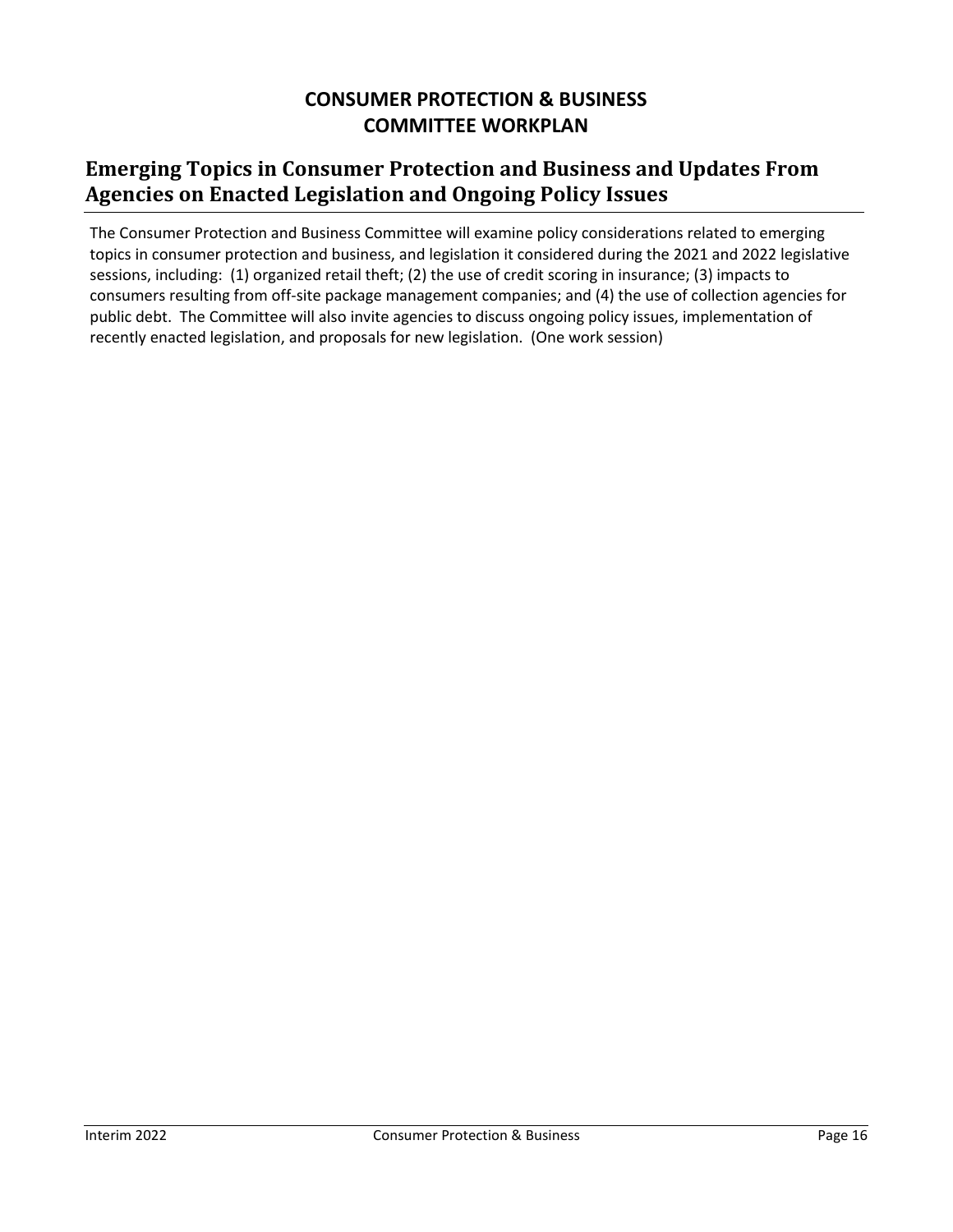# **EDUCATION COMMITTEE SCHEDULE**

| <b>DATE</b>                       | <b>LOCATION</b> | <b>TYPE</b>         | <b>SUBJECTS</b>                   | <b>COMMITTEE</b>                 |
|-----------------------------------|-----------------|---------------------|-----------------------------------|----------------------------------|
| June 9<br>9:00 a.m.               | Virtual         | Work Session        | - Education Data for Policymaking | <b>Full Committee</b>            |
| December<br>Committee<br>Assembly | Olympia         | <b>Work Session</b> | - School Construction             | Full Committee,<br>Joint With CB |

http://leg.wa.gov/legislature/pages/calendar.aspx To view specific meeting dates and times, please visit:

https://public.govdelivery.com/accounts/WALEG/subscriber/new? To sign up for e‐mail notifications, including updates to meeting dates and times, please visit: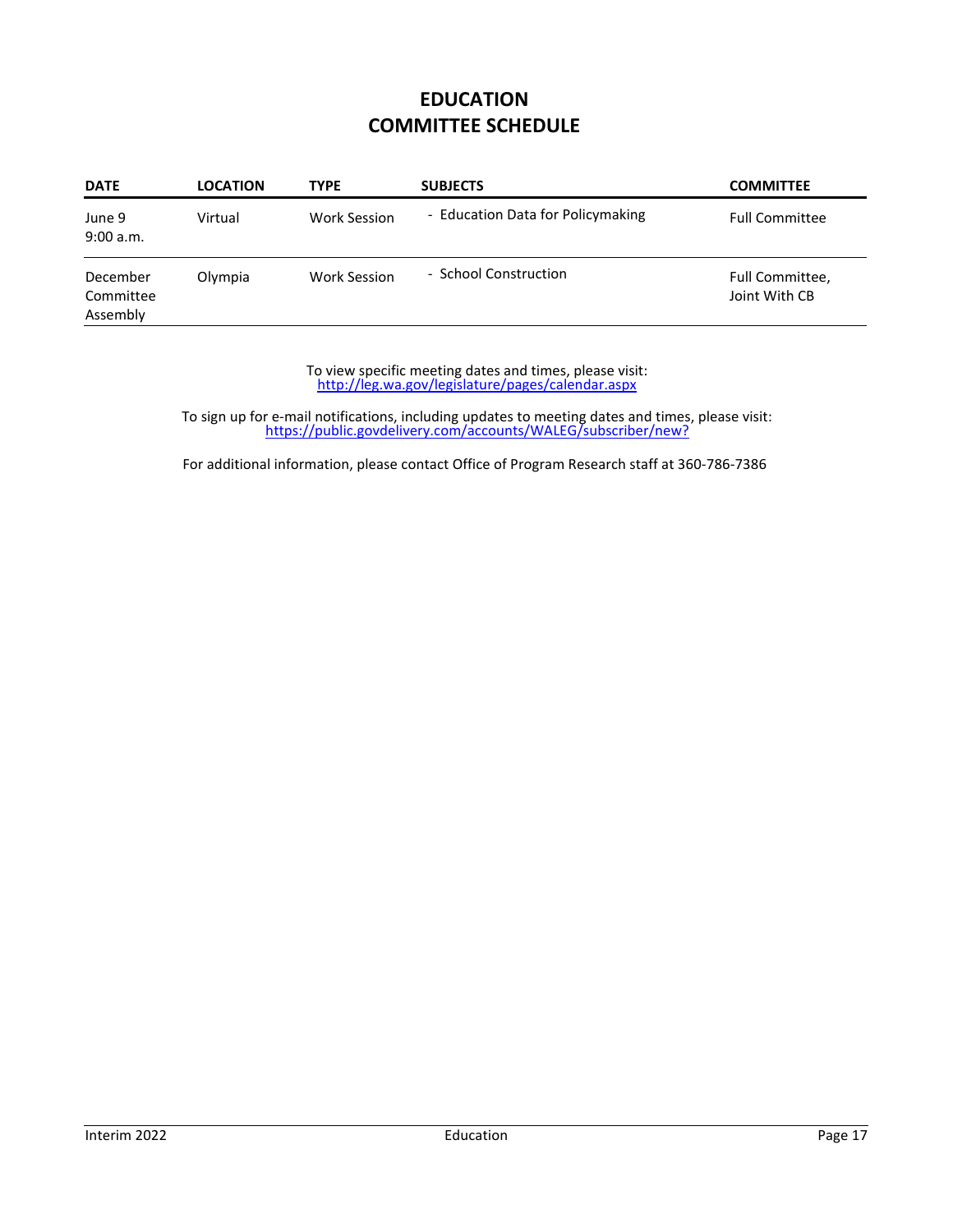# **EDUCATION COMMITTEE WORKPLAN**

# **Education Data for Policymaking**

The Committee will consider the role of education data in policymaking, including intersections with data from the early learning, higher education, and workforce sectors, and receive an overview of the Education Research and Data Center and its ongoing duties. (One work session)

#### **School Construction**

The Education Committee (Committee) and the Capital Budget Committee will consider issues related to school construction funding, including current practices, considerations related to facility design, and the development of guiding principles for revised funding and financing proposals. The committees will hold a joint work session in December. (One work session)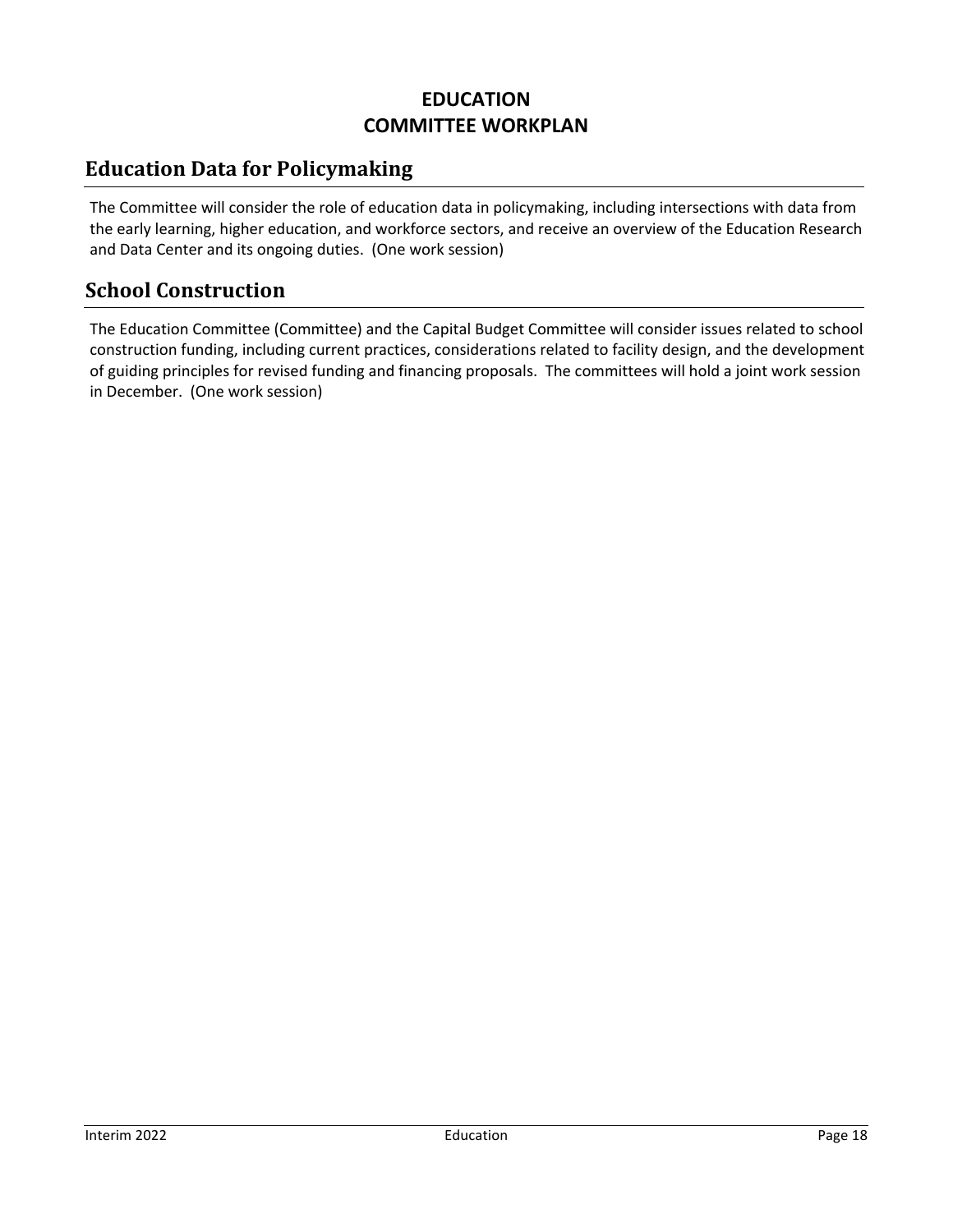# **ENVIRONMENT & ENERGY COMMITTEE SCHEDULE**

| <b>DATE</b>                       | <b>LOCATION</b> | <b>TYPE</b>  | <b>SUBJECTS</b>                                                                                               | <b>COMMITTEE</b>      |
|-----------------------------------|-----------------|--------------|---------------------------------------------------------------------------------------------------------------|-----------------------|
| September                         | TBD             | Work Session | - Fossil Fuel Use in Buildings<br>- Efforts to Improve Product Lifecycle<br>Management and Increase Recycling | <b>Full Committee</b> |
| November                          | TBD             | Work Session | - Climate Policy Implementation<br>- Air Quality Monitoring                                                   | <b>Full Committee</b> |
| December<br>Committee<br>Assembly | Olympia         | Work Session | - Environmental Justice Policy<br>Implementation<br>- Climate Policy Implementation                           | <b>Full Committee</b> |

http://leg.wa.gov/legislature/pages/calendar.aspx To view specific meeting dates and times, please visit:

https://public.govdelivery.com/accounts/WALEG/subscriber/new? To sign up for e‐mail notifications, including updates to meeting dates and times, please visit: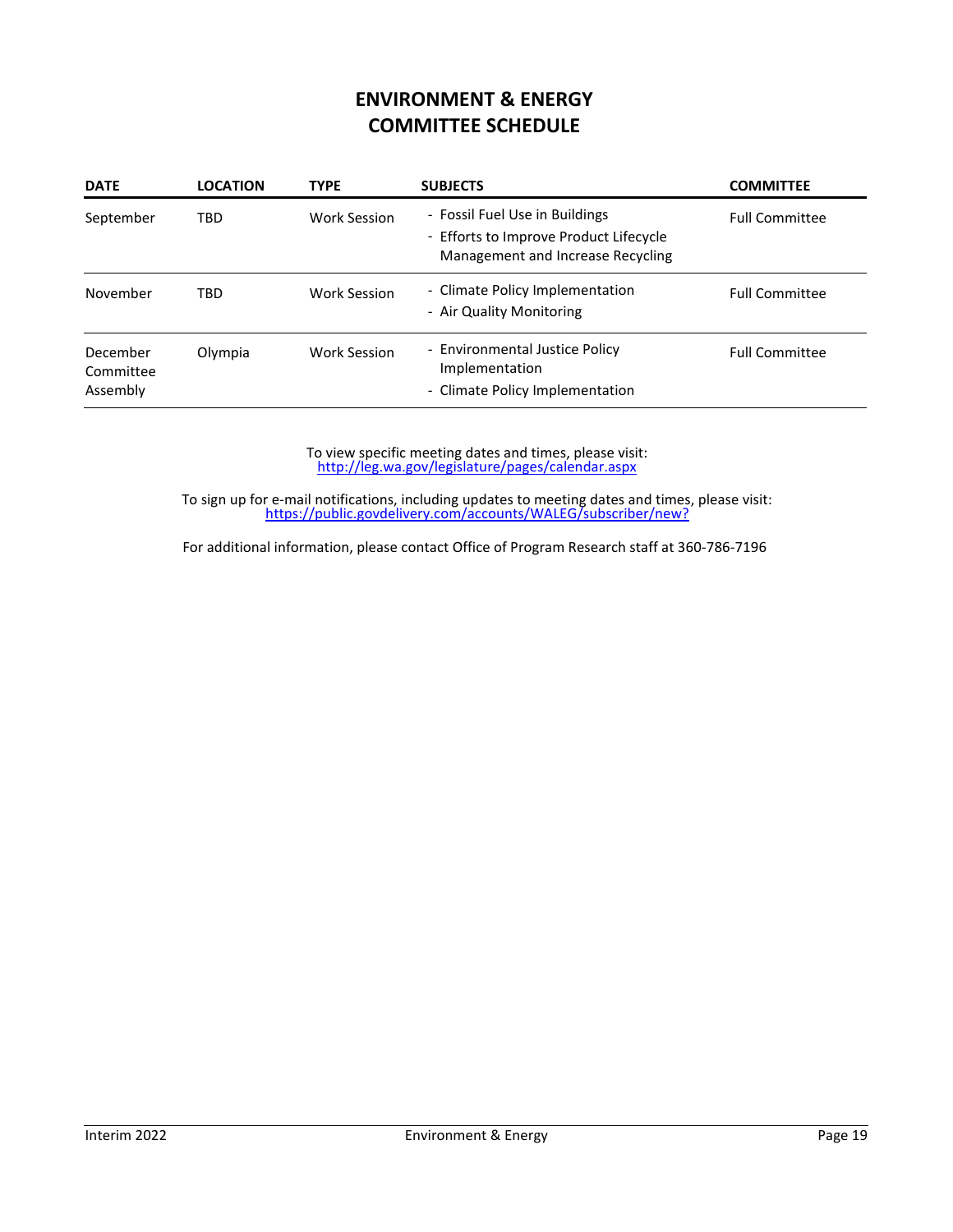# **ENVIRONMENT & ENERGY COMMITTEE WORKPLAN**

# **Fossil Fuel Use in Buildings**

Efforts in Washington and other states are underway to reduce the greenhouse gas emission profile of new and existing buildings. In addition, building codes and other regulatory policies are beginning to consider the negative indoor air quality effects of fossil fuel combustion. The Environment and Energy Committee (Committee) will receive an update on the implementation of building decarbonization programs in Washington, and similar efforts in other states. (One work session)

# **Efforts to Improve Product Lifecycle Management and Increase Recycling**

The Department of Ecology is beginning to implement minimum recycling content requirements for certain plastic products, and other minimum recycled content requirements have previously been proposed in legislation to apply to other categories of products. In addition programs that establish producer legal‐financial obligations for post‐consumer or end‐of‐life product management have been proposed in Washington and other states for a number of products, including batteries, mattresses, and paper and packaging materials. The Committee will receive an update on such programs in Washington and other states. (One work session)

## **Climate Policy Implementation**

The Department of Ecology is in the process of beginning to implement multiple new climate laws enacted in the past few years, including the Climate Commitment Act, the Clean Fuels Program, the Zero Emission Vehicle Program, and laws restricting emissions of hydrofluorocarbons and other refrigerants. The Department of Commerce is carrying out certain responsibilities in support of state decarbonization goals, including evaluating low‐carbon facility siting and the residential heating assistance program. The Committee will receive an update on these efforts. (Two work sessions)

## **Air Quality Monitoring**

Under the Climate Commitment Act and related budget provisos, additional air quality monitoring will be carried out, with particular attention to overburdened communities. The Committee will receive updates on these efforts, which relate to both ongoing state agency environmental justice implementation and climate law implementation. (One work session)

# **Environmental Justice Policy Implementation**

As a result of laws passed in 2021, new obligations pertaining to the consideration of environmental justice in government decision‐making were established for seven state agencies, and a new environmental justice council was created. The Committee will monitor and receive updates on the initial implementation of these new state efforts on environmental justice. (One work session)

#### **RELATED INTERIM COMMITTEES**

1. Joint Committee on Energy Supply and Energy Conservation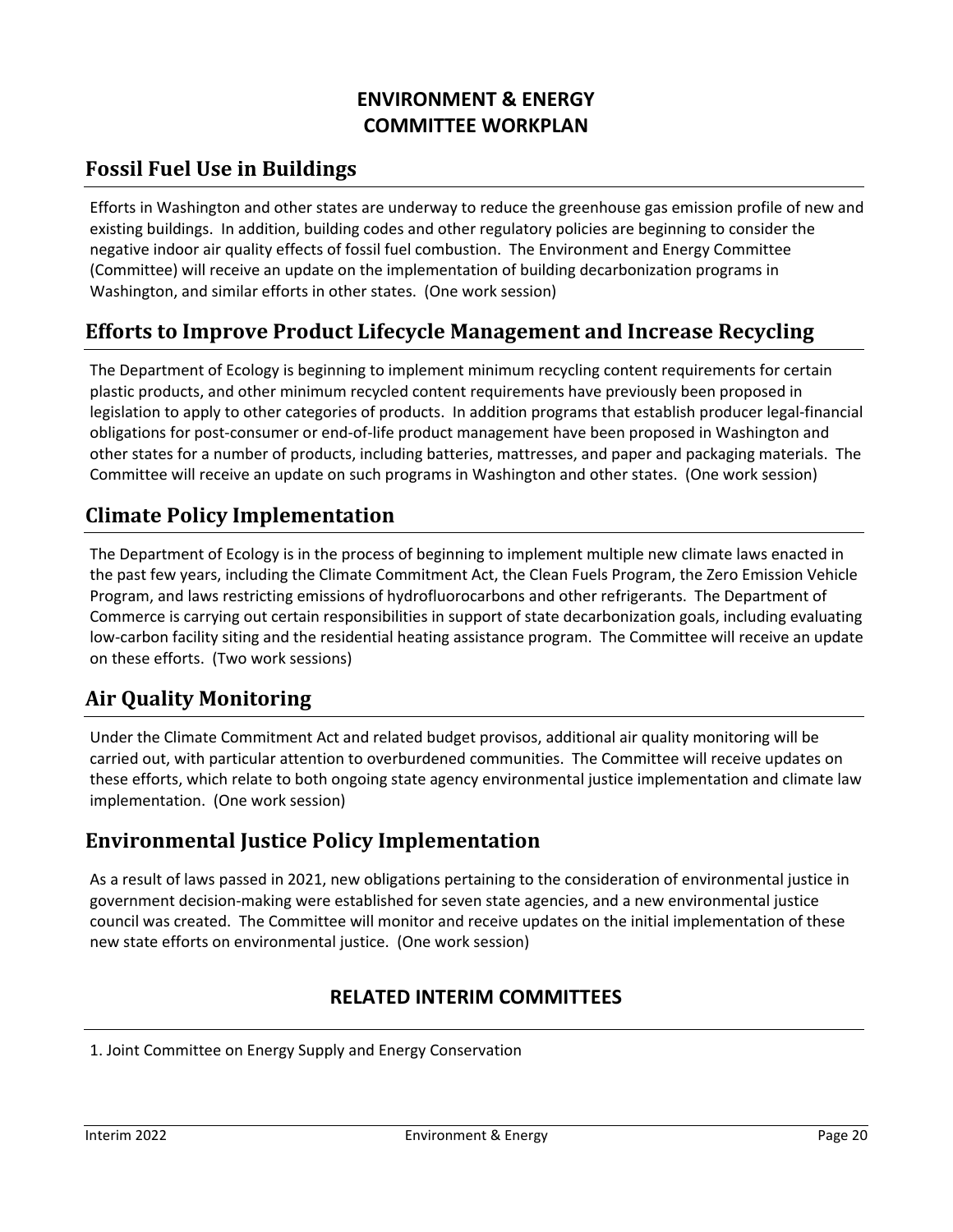## **FINANCE COMMITTEE SCHEDULE**

| <b>DATE</b>                         | <b>LOCATION</b> | <b>TYPE</b>         | <b>SUBJECTS</b>                                                                    | <b>COMMITTEE</b>      |
|-------------------------------------|-----------------|---------------------|------------------------------------------------------------------------------------|-----------------------|
| June 27<br>12:00 p.m.               | Virtual         | Work Session        | - Washington Tax Policy: Economic Success<br>and Business Competitiveness          | <b>Full Committee</b> |
| Late<br>September/<br>early October | TBD             | Work Session        | - Washington Tax Policy: Economic Well-<br>Being and Household Financial Stability | <b>Full Committee</b> |
| December<br>Committee<br>Assembly   | Olympia         | <b>Work Session</b> | - Tax Structure Work Group<br>- November Economic and Revenue Forecast             | <b>Full Committee</b> |

http://leg.wa.gov/legislature/pages/calendar.aspx To view specific meeting dates and times, please visit:

https://public.govdelivery.com/accounts/WALEG/subscriber/new? To sign up for e‐mail notifications, including updates to meeting dates and times, please visit: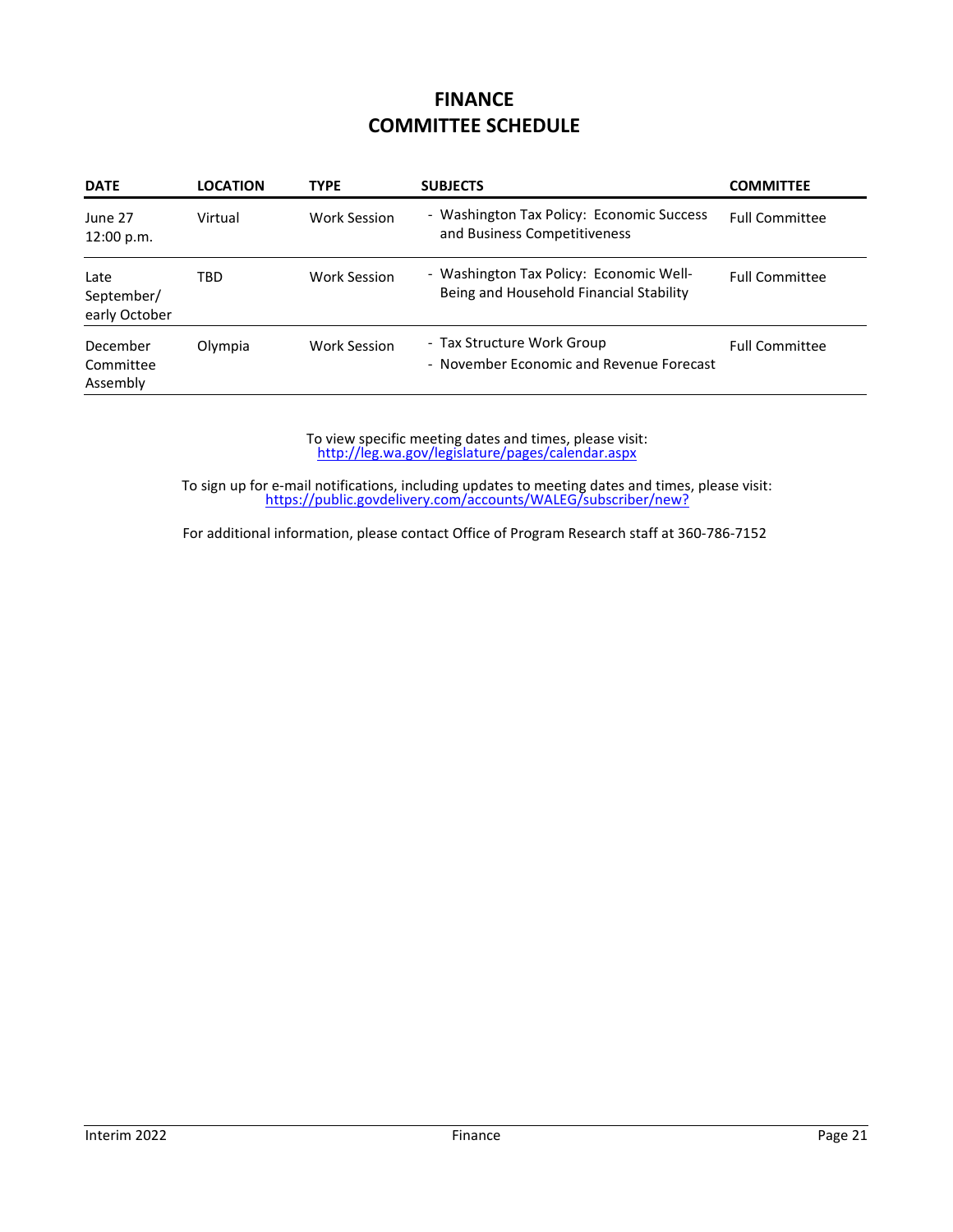# **FINANCE COMMITTEE WORKPLAN**

# **Washington Tax Policy: Economic Success and Business Competitiveness**

The "Washington Business Competitiveness Study: Redefining Success in Washington State: 3 Keys to Quality Growth" report from the Lieutenant Governor's Office will be presented and discussed through a tax policy lens. Though the 2020 preliminary report to the Tax Structure Work Group indicated variables other than tax structure or tax burden play vital roles, and potentially more potent or more consistent roles, in explaining economic competitiveness, stakeholders consistently point to business competitiveness as a reason to change tax policy. The Finance Committee (Committee) will explore this tension. The Department of Commerce will be invited to present on programs that are responsive to the report. Other presenters may be invited and possible topics that may be explored include examining local economic development and tax mechanisms such as local infrastructure project areas, tax increment financing, etc. (One work session)

# **Washington Tax Policy: Economic Well‐Being and Household Financial Stability**

Washingtonians' economic well‐being is influenced by a wide range of factors but underpinning all of it is the state's tax code. This is often noted by stakeholders asking for changes to tax policy to increase or dedicate revenue to certain programs, or changes to tax policy to increase or decrease tax responsibility for various taxpayers. The Committee will examine the current state of economic well‐being of Washingtonians through a tax policy lens, and what programs and data sources we do and do not have to best support and measure economic well‐being. This may include, but is not limited to, updates from the Department of Revenue on the implementation of the Working Families Tax Credit program, the State Treasurer's office on their study on racial wealth gaps, the Department of Social and Health Services on the outcome of the Guaranteed Basic Income Study, and the Department of Commerce on programs seeking to increase access to homeownership. The Committee may examine tax mechanisms to increase access to affordable housing. (One work session)

## **Tax Structure Work Group**

Created by the Legislature to identify options to make Washington's tax code more equitable, adequate, stable, and transparent, the Tax Structure Work Group (TSWG) continues its multi‐year work. The TSWG includes members from both caucuses in the House of Representatives and the Senate as well as representatives of the Office of the Governor, the Department of Revenue, the Washington Association of Counties, and the Association of Washington Cities. The TSWG has overseen the development of several models to evaluate potential revenue alternatives. During this interim, the TSWG will develop proposed legislation and associated modeling. The Committee will receive a briefing on the work the TSWG has done during the past year. (One work session)

#### **November Economic and Revenue Forecast**

In preparation for the 2023 session, the Committee will receive a briefing on the November economic and revenue forecast as adopted by the Washington State Economic and Revenue Forecast Council. (One work session)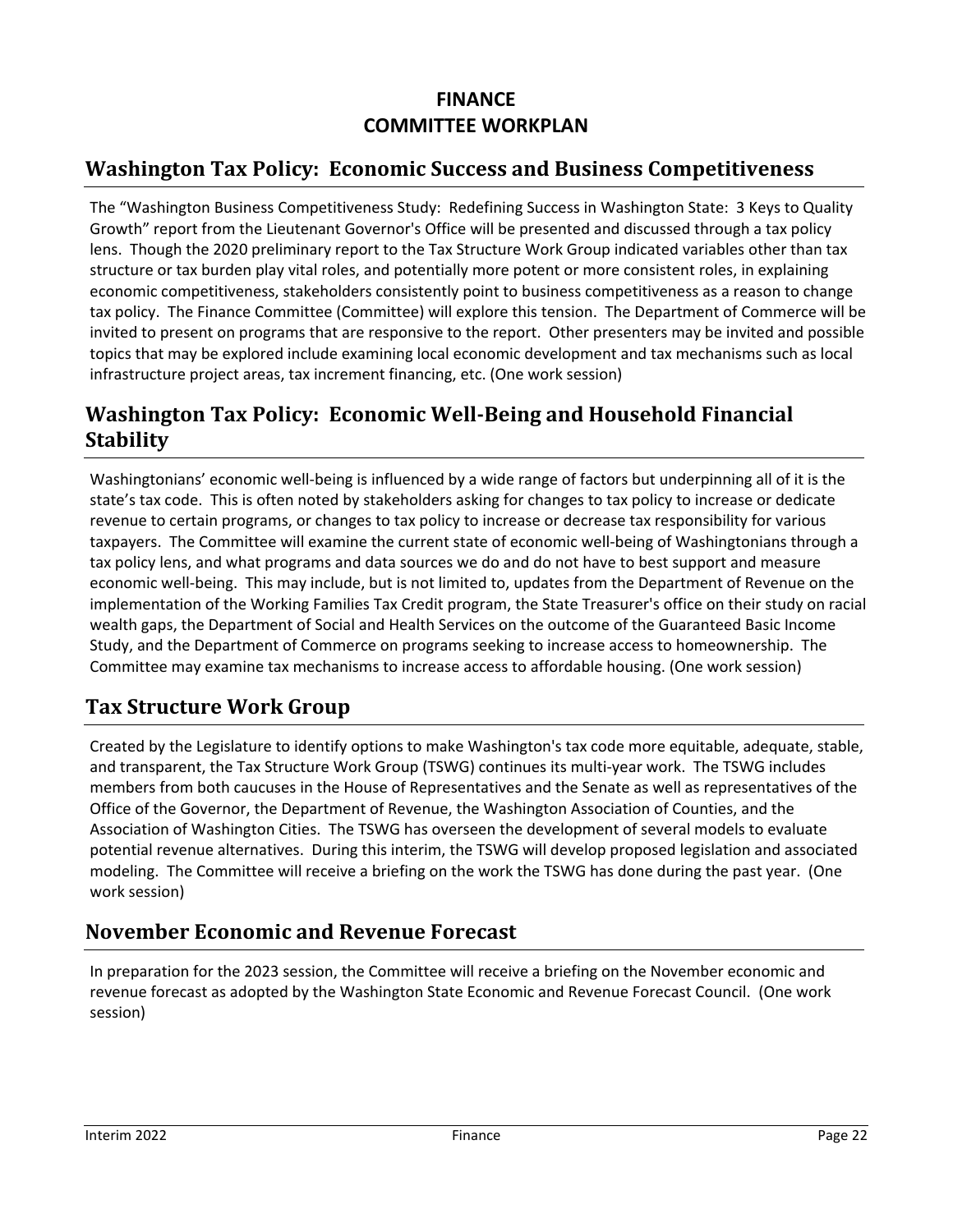# **HEALTH CARE & WELLNESS COMMITTEE SCHEDULE**

| <b>DATE</b>                       | <b>LOCATION</b> | <b>TYPE</b>         | <b>SUBJECTS</b>              | <b>COMMITTEE</b>      |
|-----------------------------------|-----------------|---------------------|------------------------------|-----------------------|
| December<br>Committee<br>Assembly | Olympia         | <b>Work Session</b> | - Mid-Level Dental Providers | <b>Full Committee</b> |

http://leg.wa.gov/legislature/pages/calendar.aspx To view specific meeting dates and times, please visit:

https://public.govdelivery.com/accounts/WALEG/subscriber/new? To sign up for e‐mail notifications, including updates to meeting dates and times, please visit: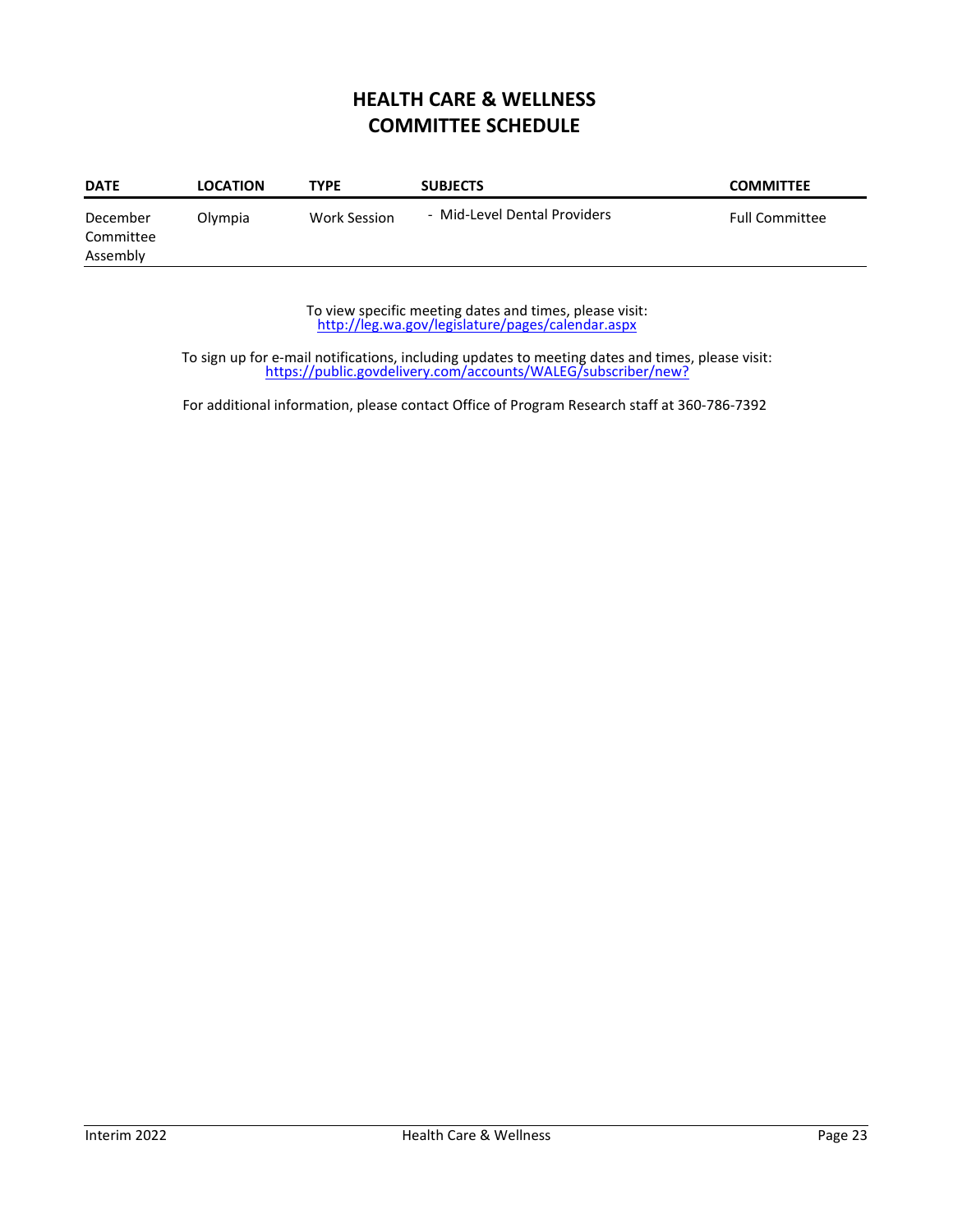# **HEALTH CARE & WELLNESS COMMITTEE WORKPLAN**

# **Mid‐Level Dental Providers**

The Committee will hold a work session to discuss the experiences of tribal facilities using mid‐level dental providers and the potential for expanding their use in other types of facilities across the state. (One work session)

#### **RELATED INTERIM COMMITTEES**

- 1. Joint Select Committee on Health Care Oversight
- 2. Joint Select Committee on Planning for Aging and Disability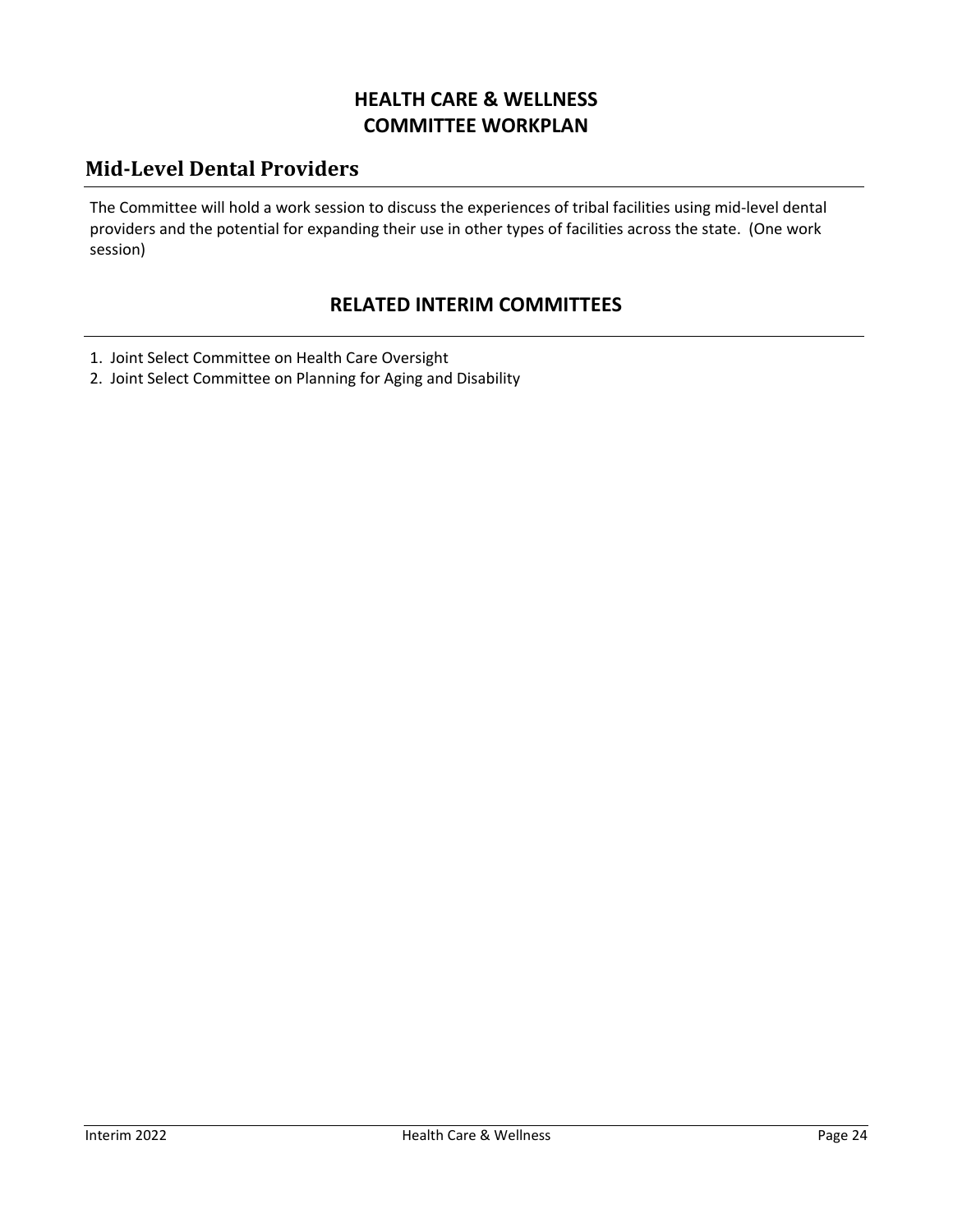#### **HOUSING, HUMAN SERVICES & VETERANS COMMITTEE SCHEDULE**

| <b>DATE</b>                       | <b>LOCATION</b> | <b>TYPE</b>         | <b>SUBJECTS</b>                                                   | <b>COMMITTEE</b>      |
|-----------------------------------|-----------------|---------------------|-------------------------------------------------------------------|-----------------------|
| October                           | TBD             | <b>Work Session</b> | - Impacts of Rent Increases<br>- Service Delivery                 | <b>Full Committee</b> |
| December<br>Committee<br>Assembly | Olympia         | <b>Work Session</b> | - Guaranteed Basic Income<br>- Homeownership<br>- Emerging Issues | <b>Full Committee</b> |

http://leg.wa.gov/legislature/pages/calendar.aspx To view specific meeting dates and times, please visit:

https://public.govdelivery.com/accounts/WALEG/subscriber/new? To sign up for e‐mail notifications, including updates to meeting dates and times, please visit: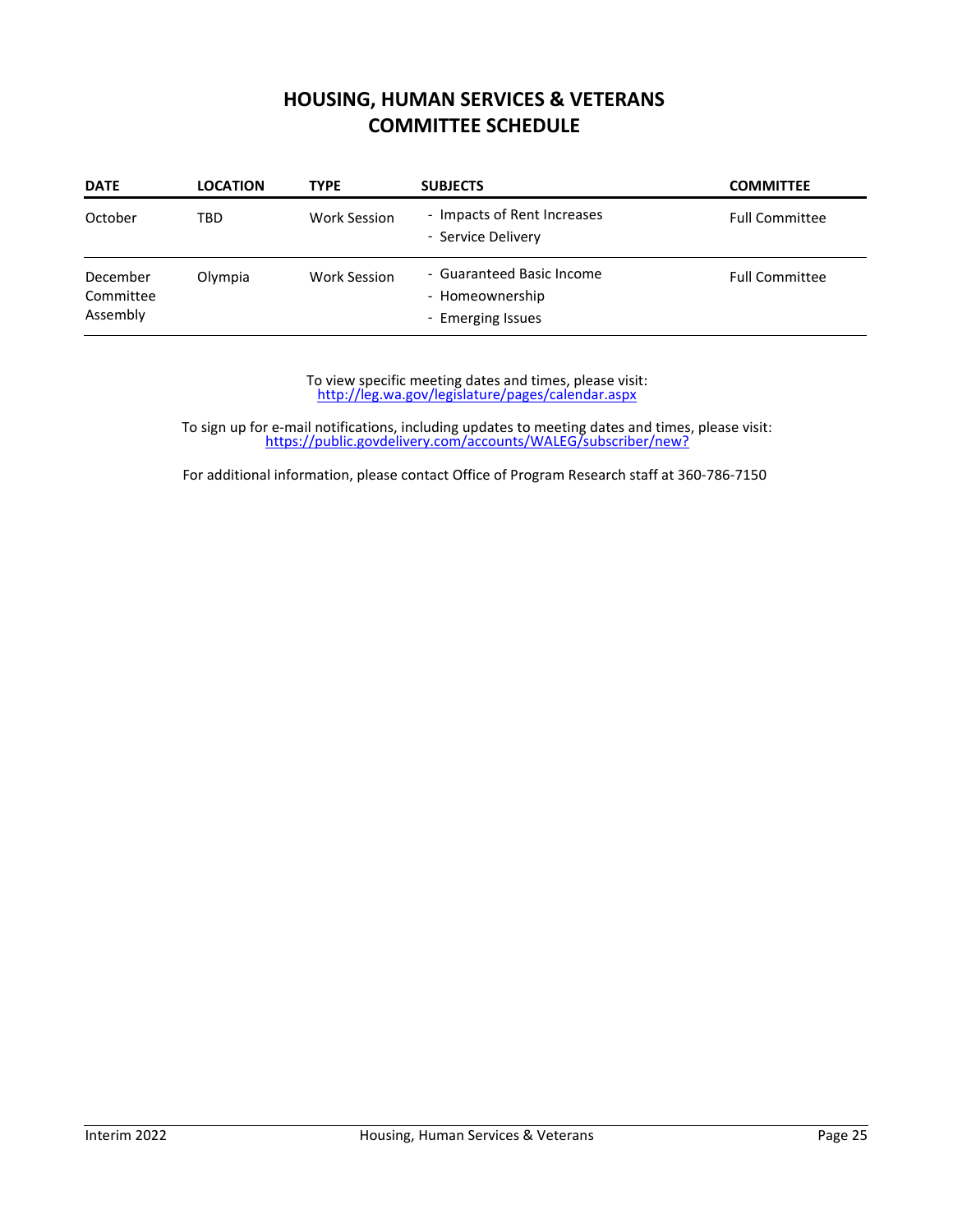## **HOUSING, HUMAN SERVICES & VETERANS COMMITTEE WORKPLAN**

#### **Impacts of Rent Increases**

The Housing, Human Services and Veterans Committee (Committee) will consider the impacts of rent increases on tenant housing stability and evictions. (One work session)

#### **Service Delivery**

The Committee will receive an update from the Department of Social and Health Services on the delivery of services offered through the Economic Services Administration, including telephone access to services. (One work session)

#### **Guaranteed Basic Income**

The Committee will receive a briefing on the feasibility study of a basic income pilot program in Washington, including recommendations and an implementation plan, conducted by the Department of Social and Health Services and the Poverty Reduction Work Group. (One work session)

#### **Homeownership**

The Committee will receive an update from the Homeownership Disparities Work Group, including any budget, policy, or legislative recommendations. The Committee will also receive an update on the Homeownership Assistance Fund. (One work session)

#### **Emerging Issues**

The Committee will consider emerging housing, human services, and veterans issues. The Committee will hear from stakeholders and review potential legislation for the 2023 session. (One work session)

#### **RELATED INTERIM COMMITTEES**

- 1. Legislative‐Executive WorkFirst Poverty Reduction Oversight Task Force
- 2. Joint Committee on Veterans' & Military Affairs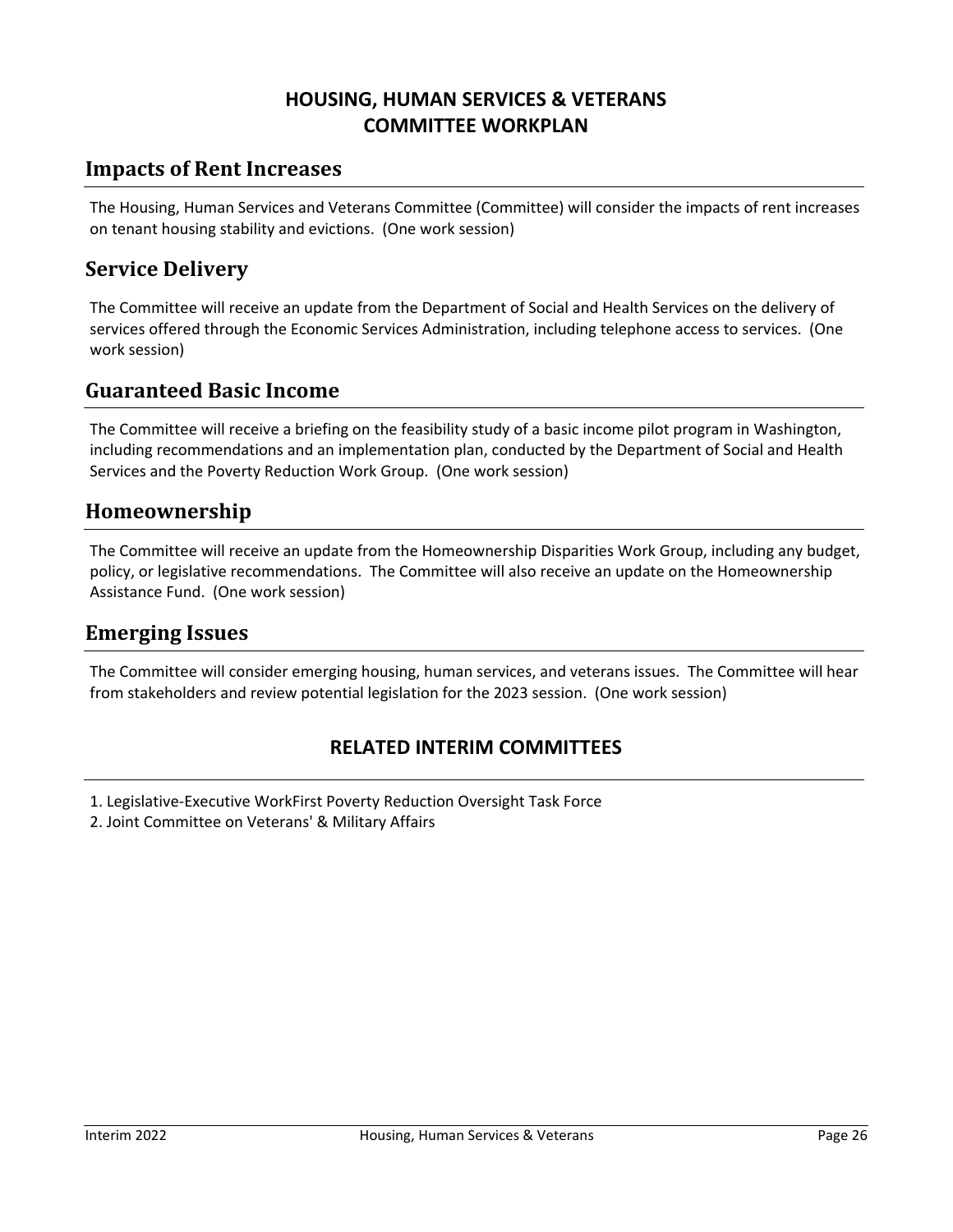#### **LABOR & WORKPLACE STANDARDS COMMITTEE SCHEDULE**

| <b>DATE</b>                       | <b>LOCATION</b> | <b>TYPE</b>         | <b>SUBJECTS</b>                                                                                                                                                                                                   | <b>COMMITTEE</b>      |
|-----------------------------------|-----------------|---------------------|-------------------------------------------------------------------------------------------------------------------------------------------------------------------------------------------------------------------|-----------------------|
| September                         | TBD             | <b>Work Session</b> | - Workers' Compensation System<br><b>Modernization Report</b><br>- Adult Entertainer Advisory Committee<br>Report<br>- Janitorial and Domestic Services Industries<br>- Warehouse Safety<br>- Labor Market Update | <b>Full Committee</b> |
| December<br>Committee<br>Assembly | Olympia         | Work Session        | - Underground Economy Study<br>- Voluntary Quits and Unemployment<br>Insurance<br>- Paid Family and Medical Leave (PFML)<br>- Agricultural Workforce Issues                                                       | <b>Full Committee</b> |

http://leg.wa.gov/legislature/pages/calendar.aspx To view specific meeting dates and times, please visit:

https://public.govdelivery.com/accounts/WALEG/subscriber/new? To sign up for e‐mail notifications, including updates to meeting dates and times, please visit: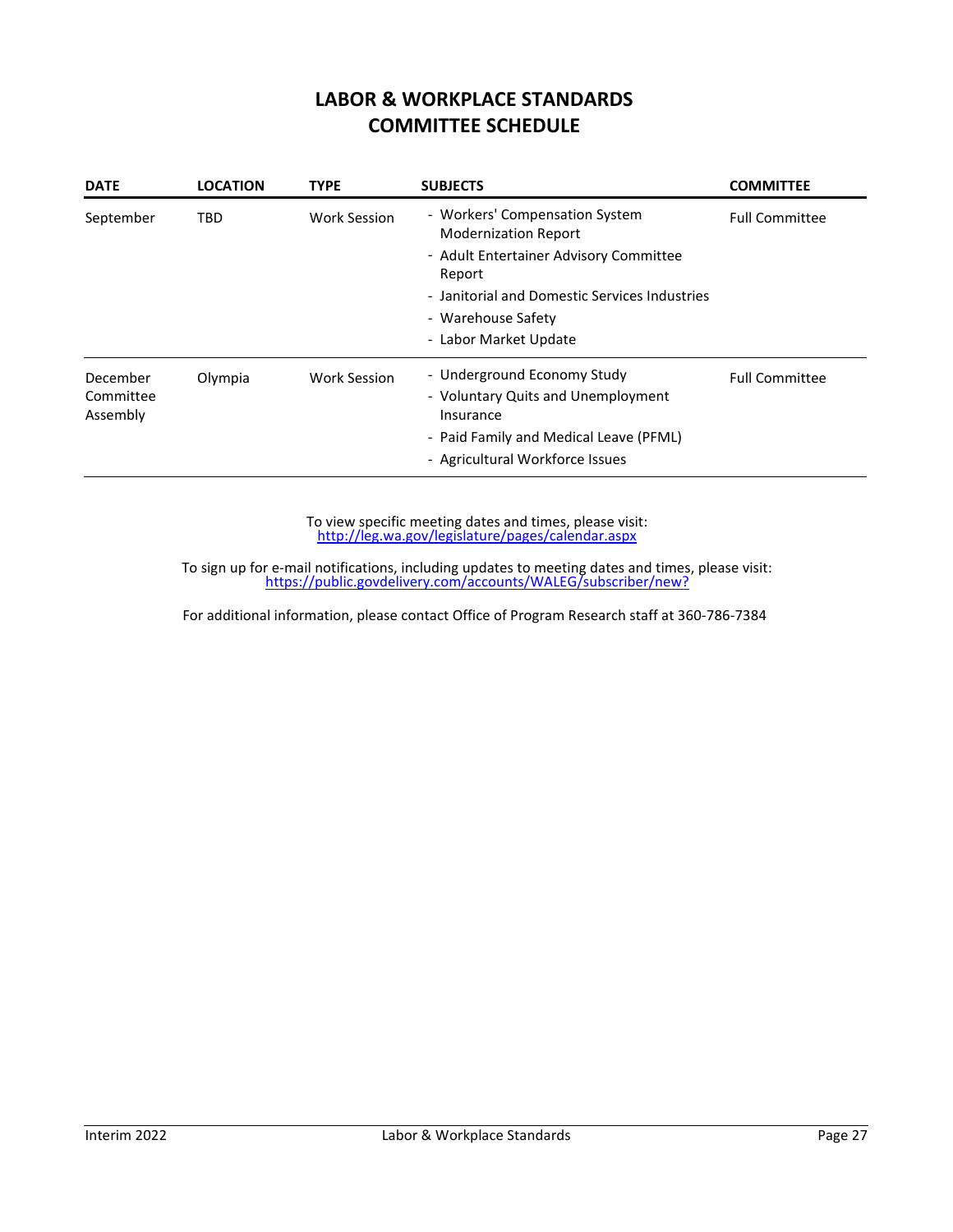# **LABOR & WORKPLACE STANDARDS COMMITTEE WORKPLAN**

# **Workers' Compensation System Modernization Report**

The 2021‐23 Operating Budget appropriated moneys from the Accident Account and Medical Aid Account for the Department of Labor and Industries to replace its workers' compensation information system with more modern technology. The Labor and Workplace Standards Committee (Committee) will receive a briefing on quantifiable deliverables accomplished in fiscal years 2020 and 2021. (One work session)

# **Adult Entertainer Advisory Committee Report**

Legislation enacted in 2019 created the Adult Entertainer Advisory Committee (AEAC) to continue addressing safety issues of adult entertainers. The AEAC issued a report in November 2020 containing recommendations for legislative action. The Committee will be briefed on the AEAC's report. (One work session)

#### **Janitorial and Domestic Services Industries**

The Committee will explore current issues across the janitorial and domestic services industries, including safety and wage and hour issues. The Committee will receive a briefing on the 2022 Washington State Janitorial Workload Study by the Department of Labor and Industries and a briefing on municipal development of employment standards for domestic workers. (One work session)

## **Warehouse Safety**

Legislation introduced in the 2022 session related to the use of quotas and safety in certain warehouse distribution centers. The Committee will receive a briefing on the issues underlying this proposed legislation. (One work session)

## **Labor Market Update**

Recent events have led to shifts in employment and workforce dynamics, such as a record level of resignations as reported by the United States Department of Labor. The Committee will receive a labor market briefing from the Employment Security Department on current trends within several industries, including trucking, education, and healthcare, and hear perspectives on issues related to recruiting and retaining necessary employees. (One work session)

## **Underground Economy Study**

By December, the Washington State Institute for Public Policy (Institute) will complete a study on the nature and scope of the underground economy in the construction industry. The Committee will receive a briefing on the Institute's report, which will include information on the extent of and projected costs to the state and workers of the underground economy. (One work session)

## **Voluntary Quits and Unemployment Insurance**

The Committee has considered legislation in recent sessions that would expand the bases for voluntarily leaving employment for various caregiving responsibilities while retaining eligibility for unemployment insurance. The Committee will receive an update on available data on voluntary quits for caregiving responsibilities and current policy. (One work session)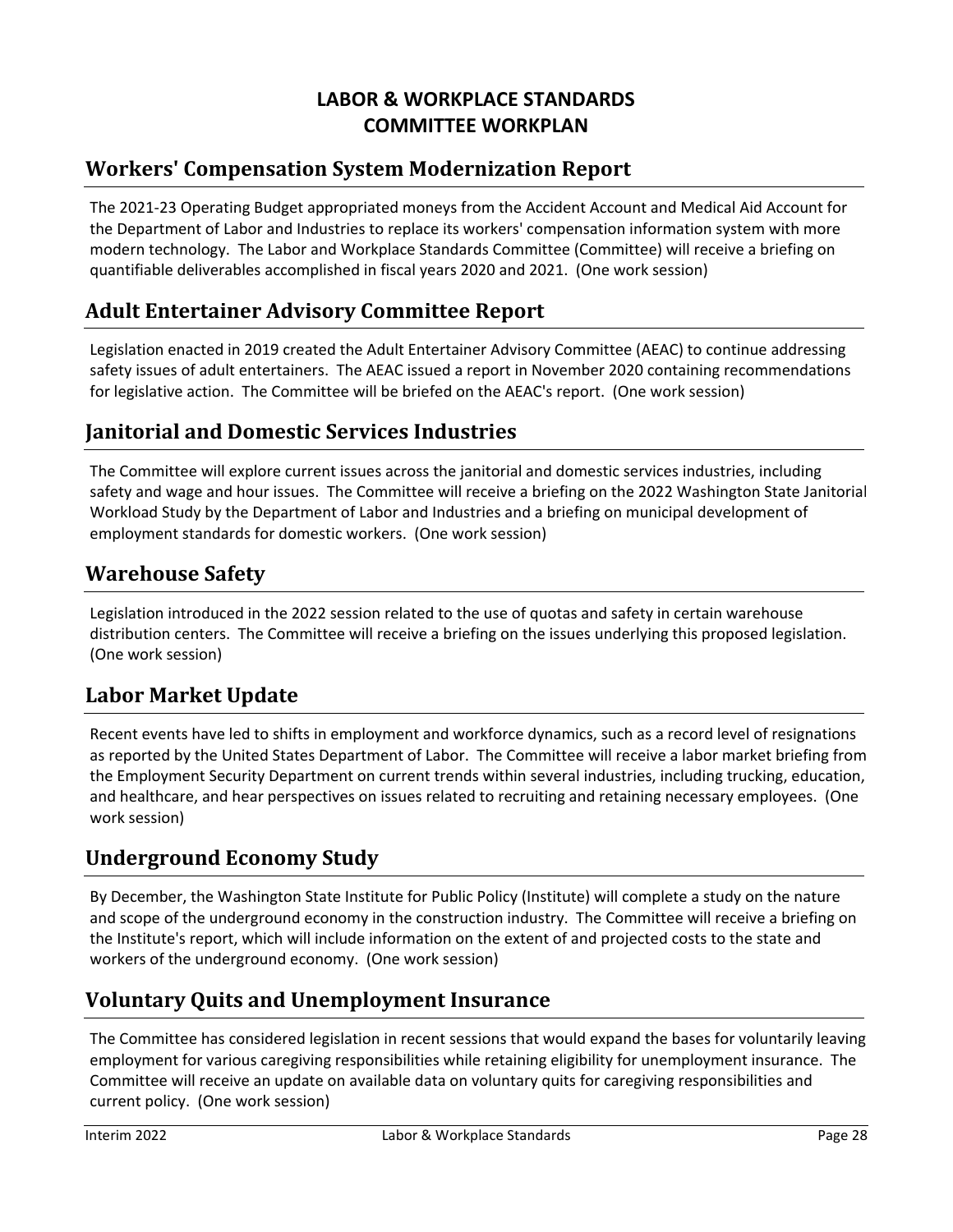# **Paid Family and Medical Leave (PFML)**

Legislation enacted in the 2022 session created a number of new reporting requirements related to premiums and actuarial assessments of the Paid Family and Medical Leave (PFML) program. The Committee will receive a preliminary update from the Employment Security Department on available data for the PFML program. (One work session)

## **Agricultural Workforce Issues**

The Committee will explore relevant agricultural workforce issues through briefings from the Employment Security Department and by hearing perspectives from labor and industry regarding workforce needs. The Committee will also hear from the Washington State Institute for Public Policy to learn how the Institute plans to structure the farmworker study funded by the 2022 supplemental operating budget. (One work session)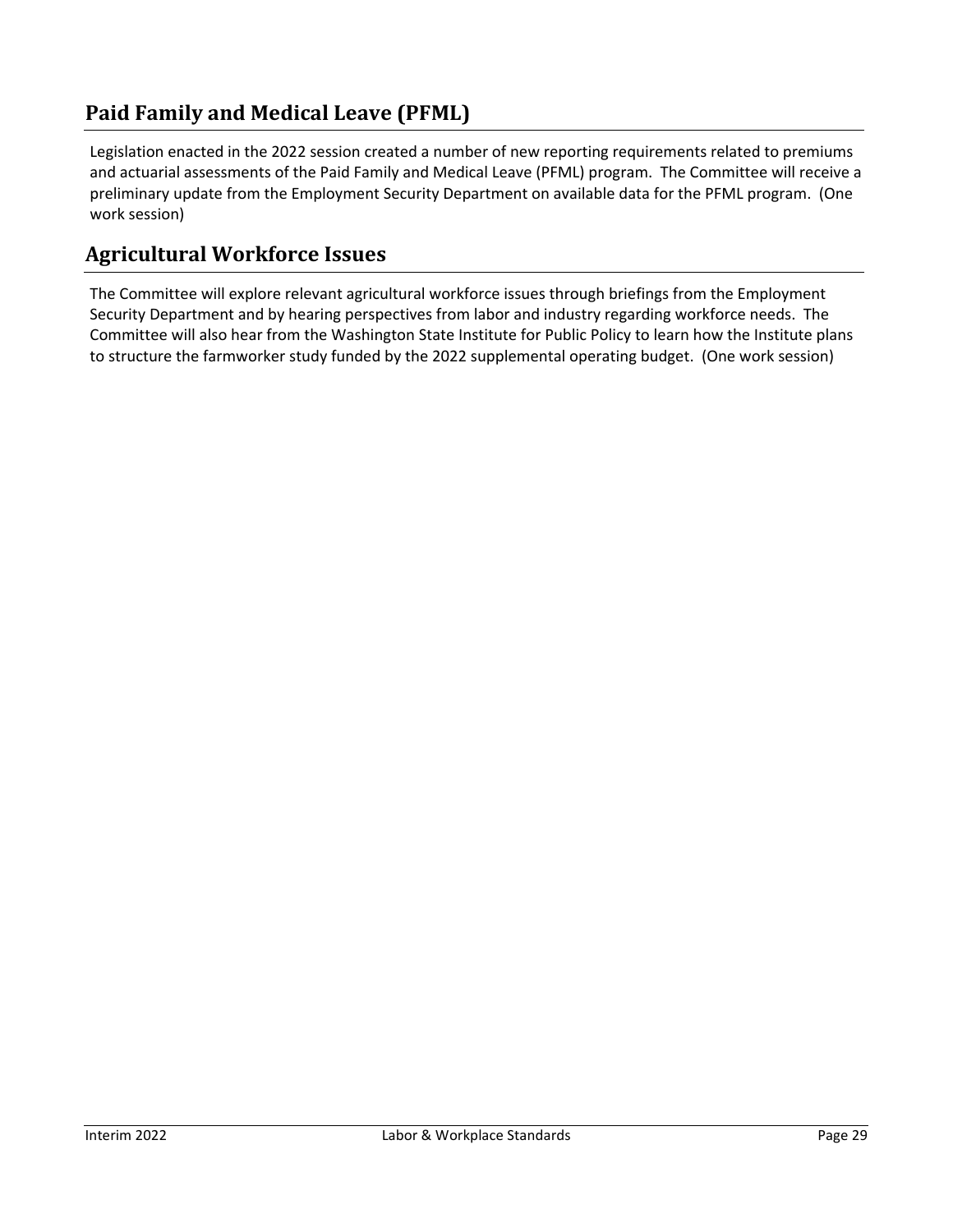# **LOCAL GOVERNMENT COMMITTEE SCHEDULE**

| <b>DATE</b>                       | <b>LOCATION</b> | <b>TYPE</b>         | <b>SUBJECTS</b>                                                                                                                                                                                                                                       | <b>COMMITTEE</b>      |
|-----------------------------------|-----------------|---------------------|-------------------------------------------------------------------------------------------------------------------------------------------------------------------------------------------------------------------------------------------------------|-----------------------|
| May 3<br>$11:15$ a.m.             | Virtual         | Work Session        | - Local Government Procurement Reform<br>- Racial Covenants in Real Estate Follow-Up<br>- Growth Management Act Task Force Update                                                                                                                     | <b>Full Committee</b> |
| September                         | TBD             | <b>Work Session</b> | - Local Government Resource Needs for<br>Planning Under the Growth Management<br>Act<br>- Growth Management Act Task Force Update                                                                                                                     | <b>Full Committee</b> |
| December<br>Committee<br>Assembly | Olympia         | <b>Work Session</b> | - Review of Department of Commerce Report<br>on the Resources Needed by Local<br>Governments to Ensure Compliance with<br>the Growth Management Act<br>- Growth Management Act Task Force Update<br>- Planning for Affordable and "Middle"<br>Housing | <b>Full Committee</b> |

http://leg.wa.gov/legislature/pages/calendar.aspx To view specific meeting dates and times, please visit:

https://public.govdelivery.com/accounts/WALEG/subscriber/new? To sign up for e‐mail notifications, including updates to meeting dates and times, please visit: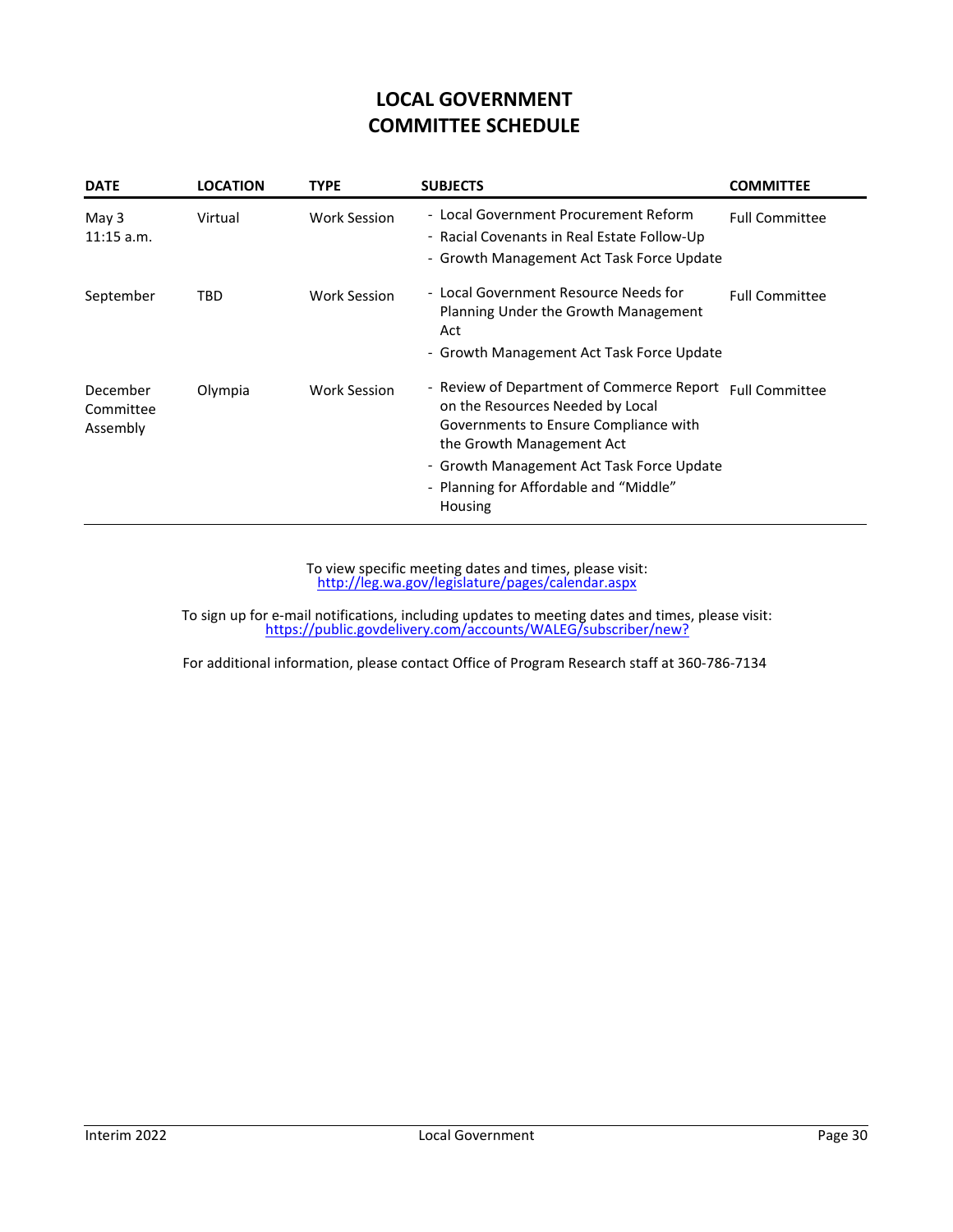# **LOCAL GOVERNMENT COMMITTEE WORKPLAN**

#### **Local Government Procurement Reform**

The Local Government Committee (Committee) will receive an update from the Capital Projects Advisory Review Board and other stakeholders on proposals to amend local government procurement statutes, to track diversity in procurement, and to increase the ability of businesses to access and participate in procurement. (One work session)

## **Racial Covenants in Real Estate Follow‐Up**

The Committee will hear an update on HB 1335, passed in 2021, which concerned unlawful racial covenants and restrictions in real estate and provided a process for such documents to be identified and removed from the chain of title. The Committee will hear from stakeholders about the implementation of the legislation since its passage, and on a recent Washington State Supreme Court case, *In re That Portion of Lots 1 & 2*, that involved the legislation. (One work session)

#### **Growth Management Act Task Force Update**

The Committee will receive an update on the Growth Management Act (GMA) Task Force convened by the Department of Commerce, including the scope of the Task Forces's work, its meeting schedule, stakeholder involvement in the Task Force, the topics discussed at its meetings, its proposed recommendations, and its schedule for producing a final report to the Legislature. Once the preparation of the final report has begun, the Committee will review and discuss the report. (Three work sessions)

## **Local Government Resource Needs for Planning Under the Growth Management Act**

The Committee will hear from stakeholders about the resources needed by local governments to meet new and existing elements under the Growth Management Act and the resources that are currently available to local governments. The Committee will also discuss how additional resources could be provided in the future. (One work session)

#### **Review of Department of Commerce Report on the Resources Needed by Local Governments to Ensure Compliance with the Growth Management Act**

The Committee will review the Department of Commerce's report, due in December of 2022, on the costs for local governments to revise their comprehensive plans to ensure compliance with the Growth Management Act. (One work session)

## **Planning for Affordable and "Middle" Housing**

The Committee will review and discuss the possibilities for increasing affordable and "middle" housing options though local government planning and regulations in Washington, and for possible legislation on the topic in 2023. (One work session)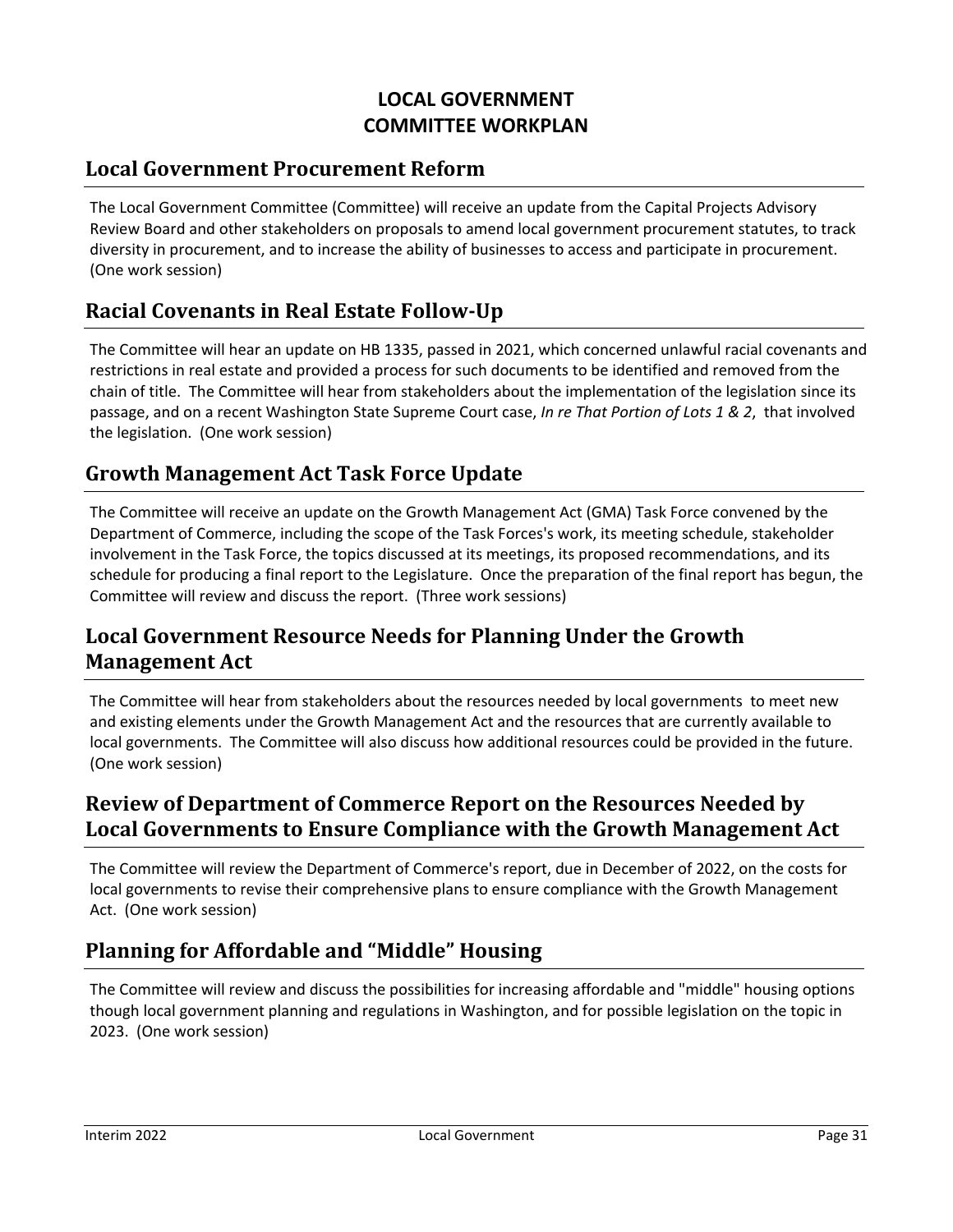# **PUBLIC SAFETY COMMITTEE SCHEDULE**

| <b>DATE</b>                       | <b>LOCATION</b> | <b>TYPE</b>         | <b>SUBJECTS</b>                                                                                                             | <b>COMMITTEE</b>      |
|-----------------------------------|-----------------|---------------------|-----------------------------------------------------------------------------------------------------------------------------|-----------------------|
| November                          | TRD             | <b>Work Session</b> | - Comprehensive Sentencing Reform: Final<br>Report of the Washington State Criminal<br><b>Sentencing Task Force</b>         | <b>Full Committee</b> |
| December<br>Committee<br>Assembly | Olympia         | <b>Work Session</b> | - Recent National and State Crime Trends:<br>Analyzing Current Evidence to Understand<br>Root Causes and Identify Solutions | <b>Full Committee</b> |
|                                   |                 |                     | - Victim-Centered Justice: Prioritizing the<br>Interests of Victims in the Criminal Legal<br>Process                        |                       |

http://leg.wa.gov/legislature/pages/calendar.aspx To view specific meeting dates and times, please visit:

https://public.govdelivery.com/accounts/WALEG/subscriber/new? To sign up for e‐mail notifications, including updates to meeting dates and times, please visit: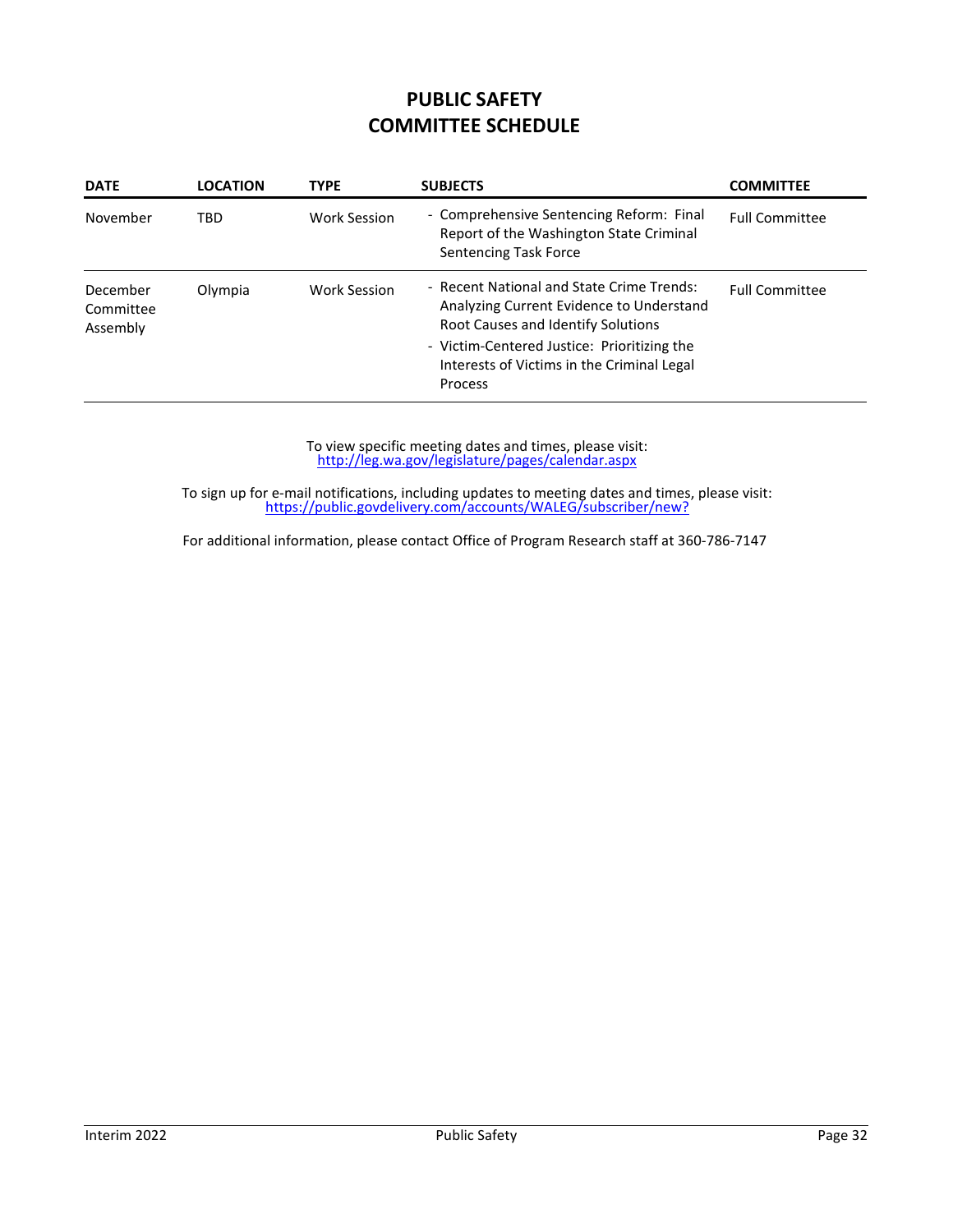# **PUBLIC SAFETY COMMITTEE WORKPLAN**

## **Comprehensive Sentencing Reform: Final Report of the Washington State Criminal Sentencing Task Force**

In 2019 the Legislature established the Washington State Criminal Sentencing Task Force (Task Force) and directed the William D. Ruckelshaus Center to facilitate its work to review state sentencing laws and provide recommendations for the purpose of: reducing sentencing implementation complexities and errors; improving the effectiveness of the sentencing system; and promoting and improving public safety. The Public Safety Committee (Committee) will receive a briefing on the final recommendations of the Task Force in anticipation of related legislation in the 2023 session. (One work session)

## **Recent National and State Crime Trends: Analyzing Current Evidence to Understand Root Causes and Identify Solutions**

Reports of increases in crime have drawn significant public attention. The Committee will review recent crime trends, and will receive briefings from experts evaluating the factors underlying the prevalence and character of current crime across the state and nation. (One work session)

# **Victim‐Centered Justice: Prioritizing the Interests of Victims in the Criminal Legal Process**

The Committee will explore models for incorporating victim‐centered and restorative justice principles in the criminal legal system. The Committee will receive briefings on the emerging research from practitioners and academics, and assess the effects of victim‐centered practices on system and individual outcomes. (One work session)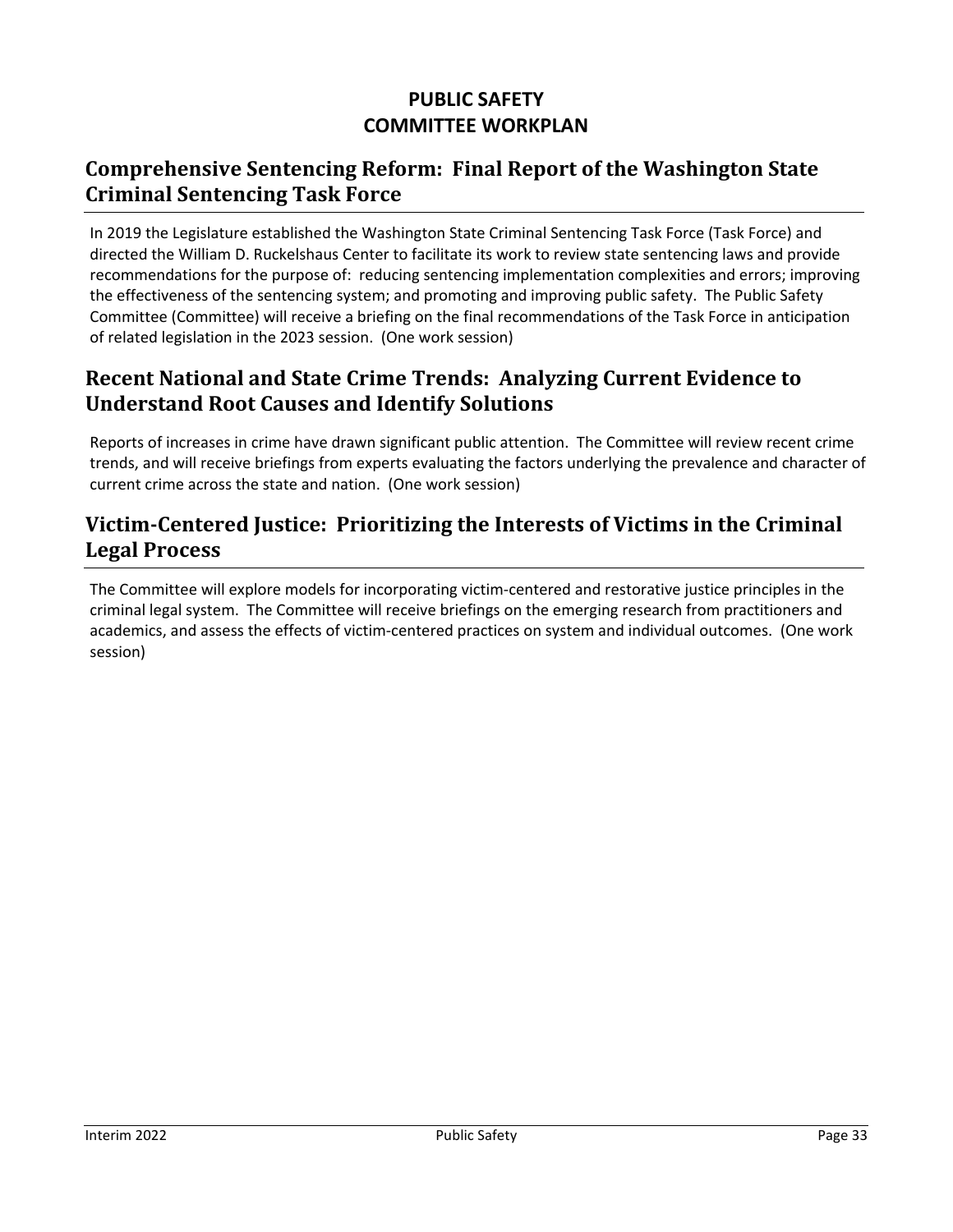# **RURAL DEVELOPMENT, AGRICULTURE, & NATURAL RESOURCES COMMITTEE SCHEDULE**

| <b>DATE</b>                       | <b>LOCATION</b> | TYPE         | <b>SUBJECTS</b>           | <b>COMMITTEE</b>      |
|-----------------------------------|-----------------|--------------|---------------------------|-----------------------|
| December<br>Committee<br>Assembly | Olympia         | Work Session | - 2023 Legislative Agenda | <b>Full Committee</b> |

http://leg.wa.gov/legislature/pages/calendar.aspx To view specific meeting dates and times, please visit:

https://public.govdelivery.com/accounts/WALEG/subscriber/new? To sign up for e‐mail notifications, including updates to meeting dates and times, please visit: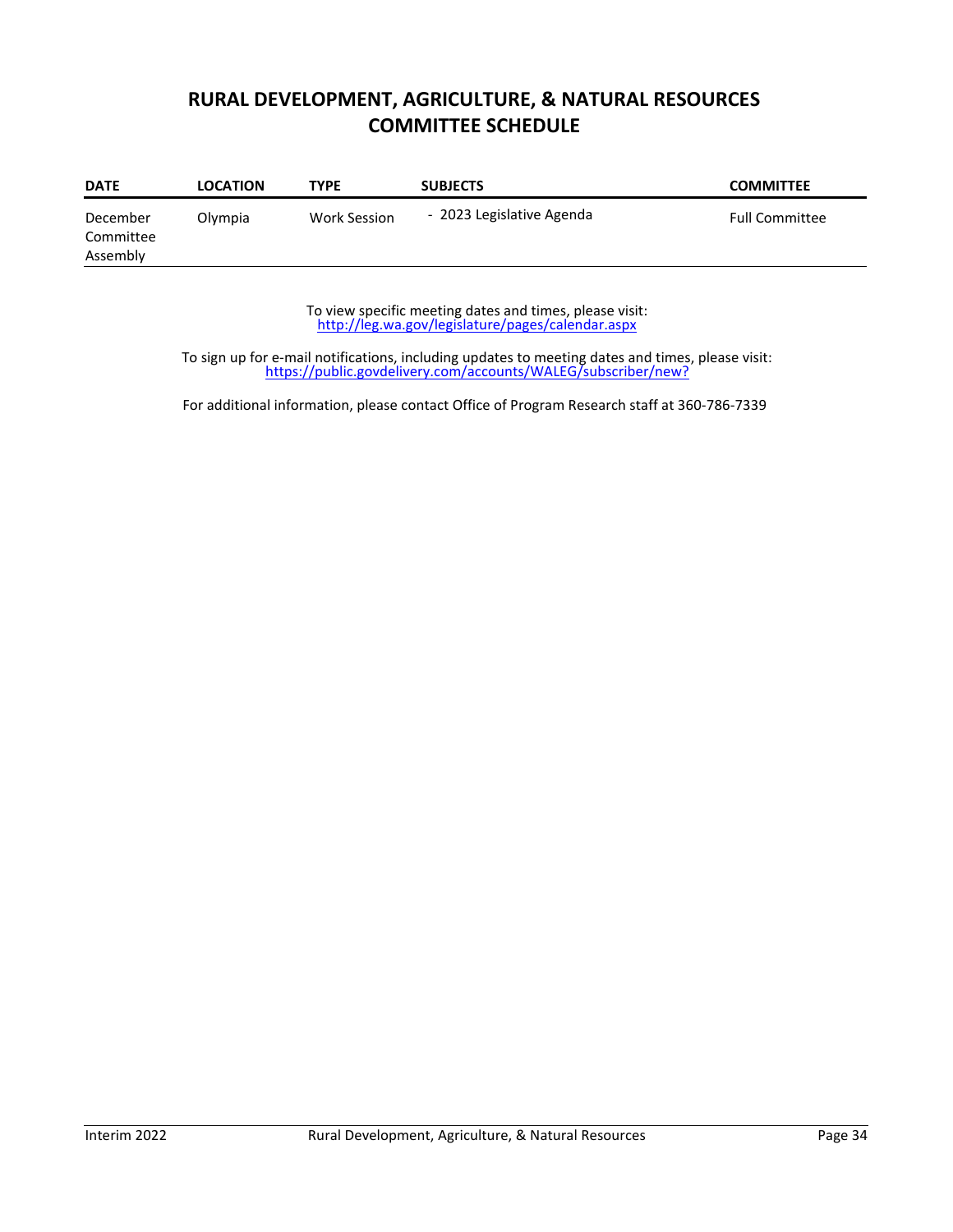## **RURAL DEVELOPMENT, AGRICULTURE, & NATURAL RESOURCES COMMITTEE WORKPLAN**

# **2023 Legislative Agenda**

The Rural Development, Agriculture, and Natural Resources Committee will receive updates on current events, topics previously heard in committee, and other emerging issues in preparation for the 2023 session. (One work session)

#### **RELATED INTERIM COMMITTEES**

- 1. Joint Legislative Committee on Water Supply During Drought
- 2. Joint Legislative Task Force on Water Resource Mitigation
- 3. Joint Legislative Task Force on Water Supply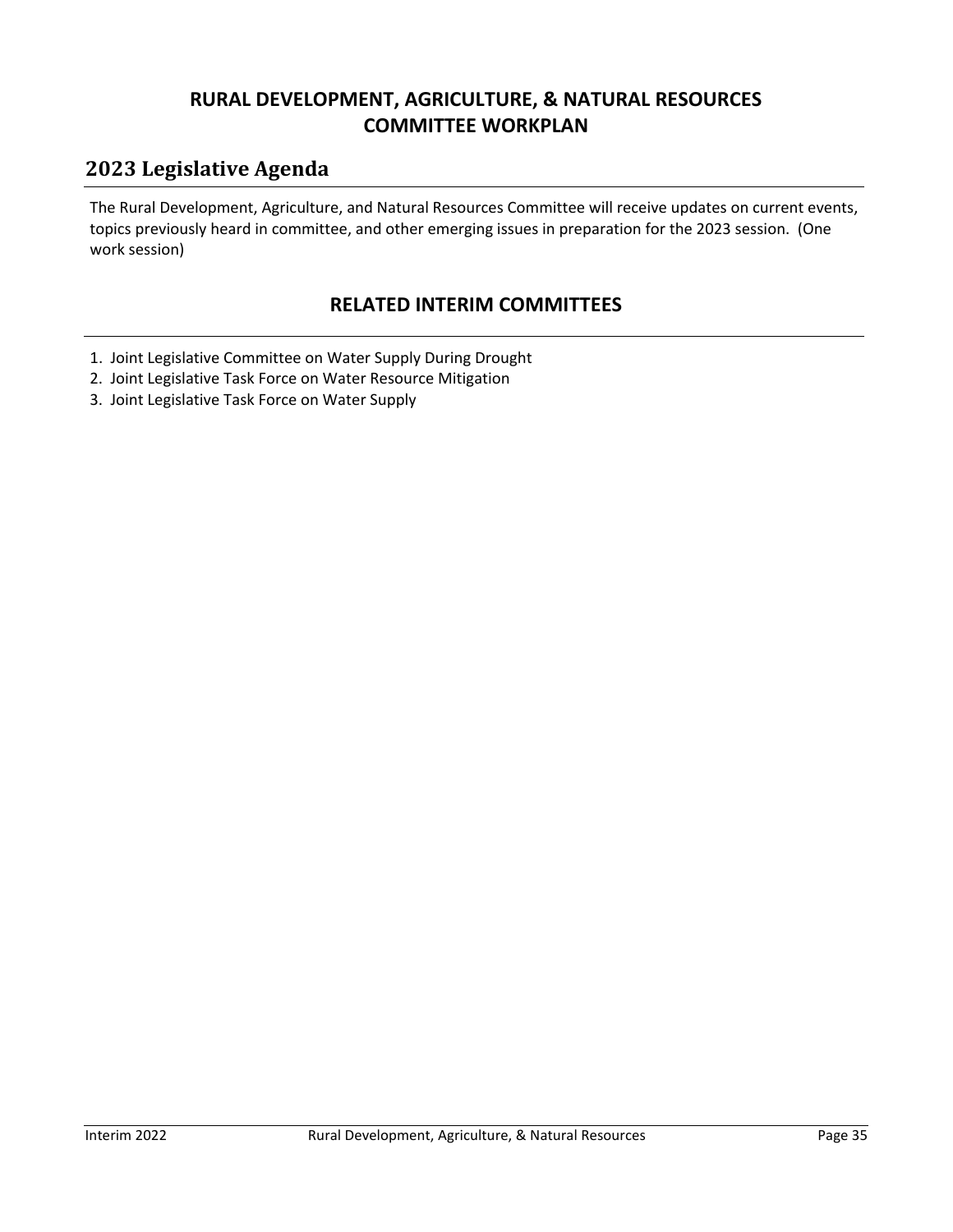#### **STATE GOVERNMENT & TRIBAL RELATIONS COMMITTEE SCHEDULE**

| <b>DATE</b>           | <b>LOCATION</b> | <b>TYPE</b>         | <b>SUBJECTS</b>                                                          | <b>COMMITTEE</b>      |
|-----------------------|-----------------|---------------------|--------------------------------------------------------------------------|-----------------------|
| December<br>Committee | Olympia         | <b>Work Session</b> | - Ranked Choice Voting and the Washington<br><b>Presidential Primary</b> | <b>Full Committee</b> |
| Assembly              |                 |                     | - Review and Analysis of Ballot Rejection<br>Rates                       |                       |
|                       |                 |                     | - State Contracting: Update on Procedures,<br>Practices, and Performance |                       |
|                       |                 |                     | - Office of Equity Update                                                |                       |

http://leg.wa.gov/legislature/pages/calendar.aspx To view specific meeting dates and times, please visit:

https://public.govdelivery.com/accounts/WALEG/subscriber/new? To sign up for e‐mail notifications, including updates to meeting dates and times, please visit: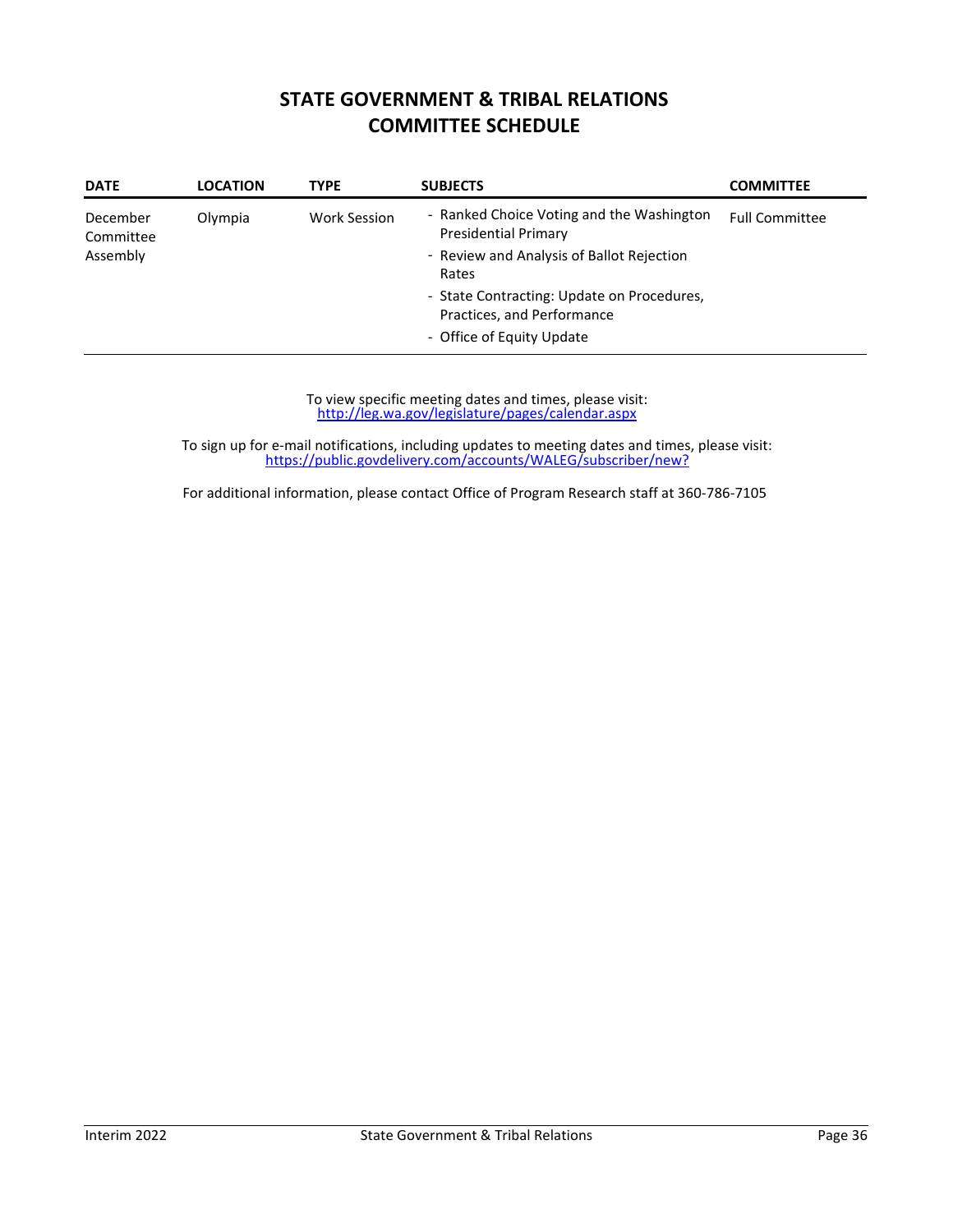# **STATE GOVERNMENT & TRIBAL RELATIONS COMMITTEE WORKPLAN**

# **Ranked Choice Voting and the Washington Presidential Primary**

The State Government & Tribal Relations Committee (Committee) will invite ranked choice voting experts to discuss the logistics of implementing ranked choice voting, including for the presidential primary. The Committee will invite major political parties to provide updates on national and state rules on presidential primaries. (One work session)

# **Review and Analysis of Ballot Rejection Rates**

In the 2020 Supplemental Budget, the Office of the State Auditor was directed to conduct a performance audit of ballot rejection rates for the 2020 general election. The audit report was released in February 2022, and it revealed that the ballots of people of color and young people were more likely to be rejected. In addition, in the 2022 Supplemental Budget, the University of Washington Evans School of Public Policy and Governance was directed to review and analyze the data used by the Office of the State Auditor in its audit. The Committee will invite the Office of the State Auditor to discuss its performance audit, as well as invite representatives of the Evans School to discuss its review and analysis of the audit data. (One work session)

## **State Contracting: Update on Procedures, Practices, and Performance**

The Committee will invite the Department of Enterprise Services to provide an update of the Department's activities in the past year regarding state contracting, including an update of its activities to increase the number of contracts awarded to women‐ and minority‐owned businesses and its outreach to those communities. (One work session)

## **Office of Equity Update**

The Committee will invite the Office of Equity to provide an update of the Office's activities in the past year to carry out its statutory duties, including a discussion of its Pro-Equity Anti-Racism Plan & Playbook. (One work session)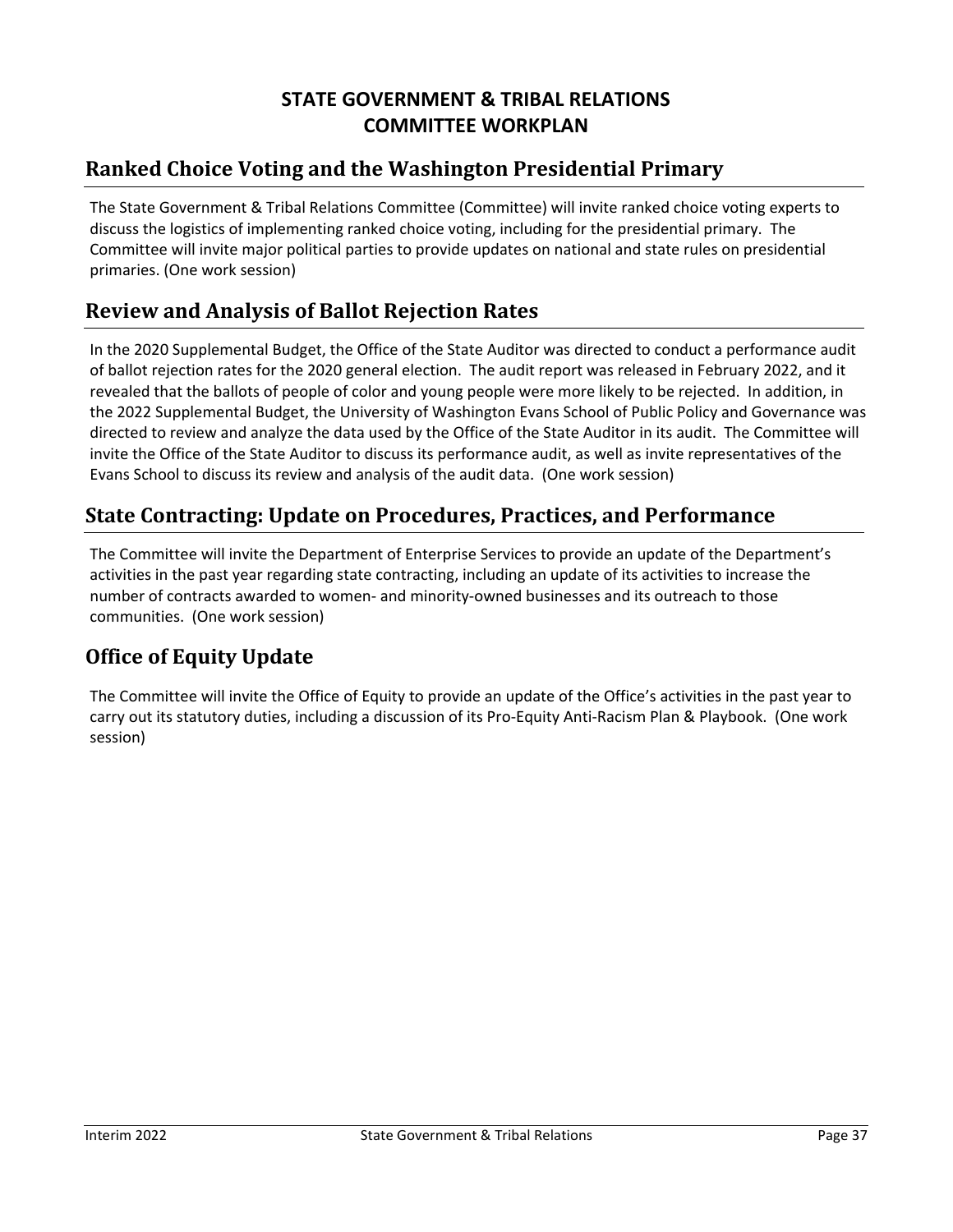# **TRANSPORTATION COMMITTEE SCHEDULE**

| <b>DATE</b>                       | <b>LOCATION</b> | <b>TYPE</b>  | <b>SUBJECTS</b>                                                                                                                                                                                                                      | <b>COMMITTEE</b>      |
|-----------------------------------|-----------------|--------------|--------------------------------------------------------------------------------------------------------------------------------------------------------------------------------------------------------------------------------------|-----------------------|
| December<br>Committee<br>Assembly | Olympia         | Work Session | - Action Plan to Address Surge in Vehicle<br>Crashes<br>- Rail Safety Oversight Inventory<br>- Interstate Bridge Replacement-Report<br>- Impacts of Inflation and Other External<br>Pressures on the Highway Construction<br>Program | <b>Full Committee</b> |

http://leg.wa.gov/legislature/pages/calendar.aspx To view specific meeting dates and times, please visit:

https://public.govdelivery.com/accounts/WALEG/subscriber/new? To sign up for e‐mail notifications, including updates to meeting dates and times, please visit: